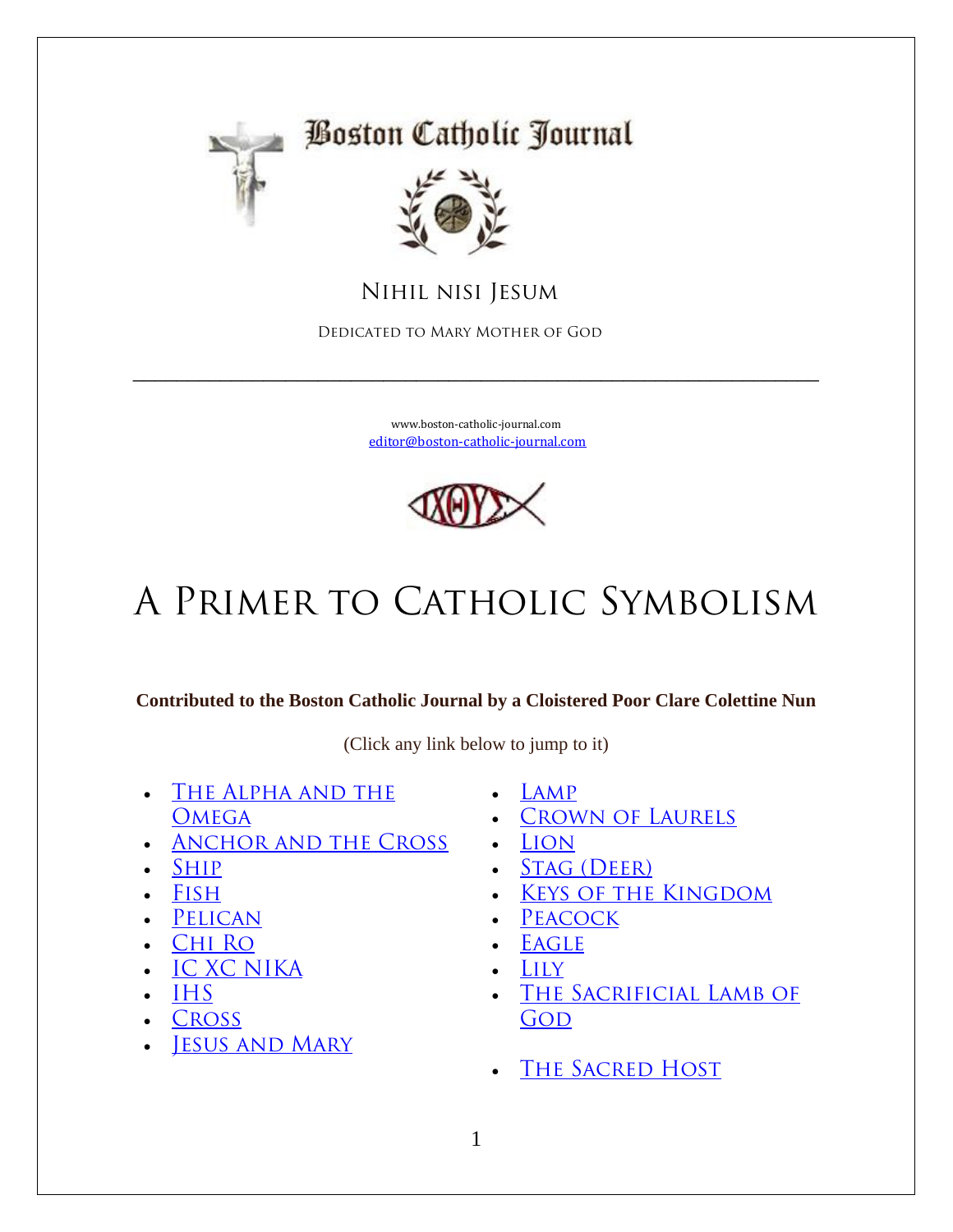**Christian Symbolism** is an artistic representation, an outward expression, or object, that has shades of various, often hidden meanings. The most commonly used symbol is probably that of the Cross. For each of us, the Cross will have various levels of meaning according to our life's experience .. .this symbol can convey a wealth of ideas, concepts, scriptural quotes, experiences of suffering etc.

We need symbols in our spiritual journey, they can be points of focus that lead us into deeper prayer. They all have an ecclesial dimension.

They are part of our patrimony in the Church and perhaps it would be a good idea to explore again — or possibly for the first time — their inner meaning and message.

In the early era of the Church during the times of Christian persecution, the use of symbols was very prevalent, and a means of being identified as to belonging to Christ, thus witnessing to other Christians. They were if you like, the password in times of persecution.

Christian symbols can be seen carved upon the graves and walls of the early Christian catacombs in Rome, especially St Priscilla, Domitilla, and Calixtus.

By taking time to reflect upon each individual symbol we are brought into timeless contact with our brothers and sisters of the Christian Faith down through the ages and here it is important to remember our Catholic teaching on the *Communion of St.s*, all those past and present: the *Church Militant on earth*, the *Church Suffering in Purgatory*, and the *Church Victorious in Heaven* — all alive to one another, praying, interceding for one another.

Our Christian symbols could be used much more creatively within the catechetical field where children, and those young in the faith, will grasp them in their beautiful simplicity and begin to appreciate the profound meaning within them, for each contains a entire treasury of thought, a repository of the experience of life in the Faith in its many joyful, painful and hopeful dimensions.

Let us explore together these symbols.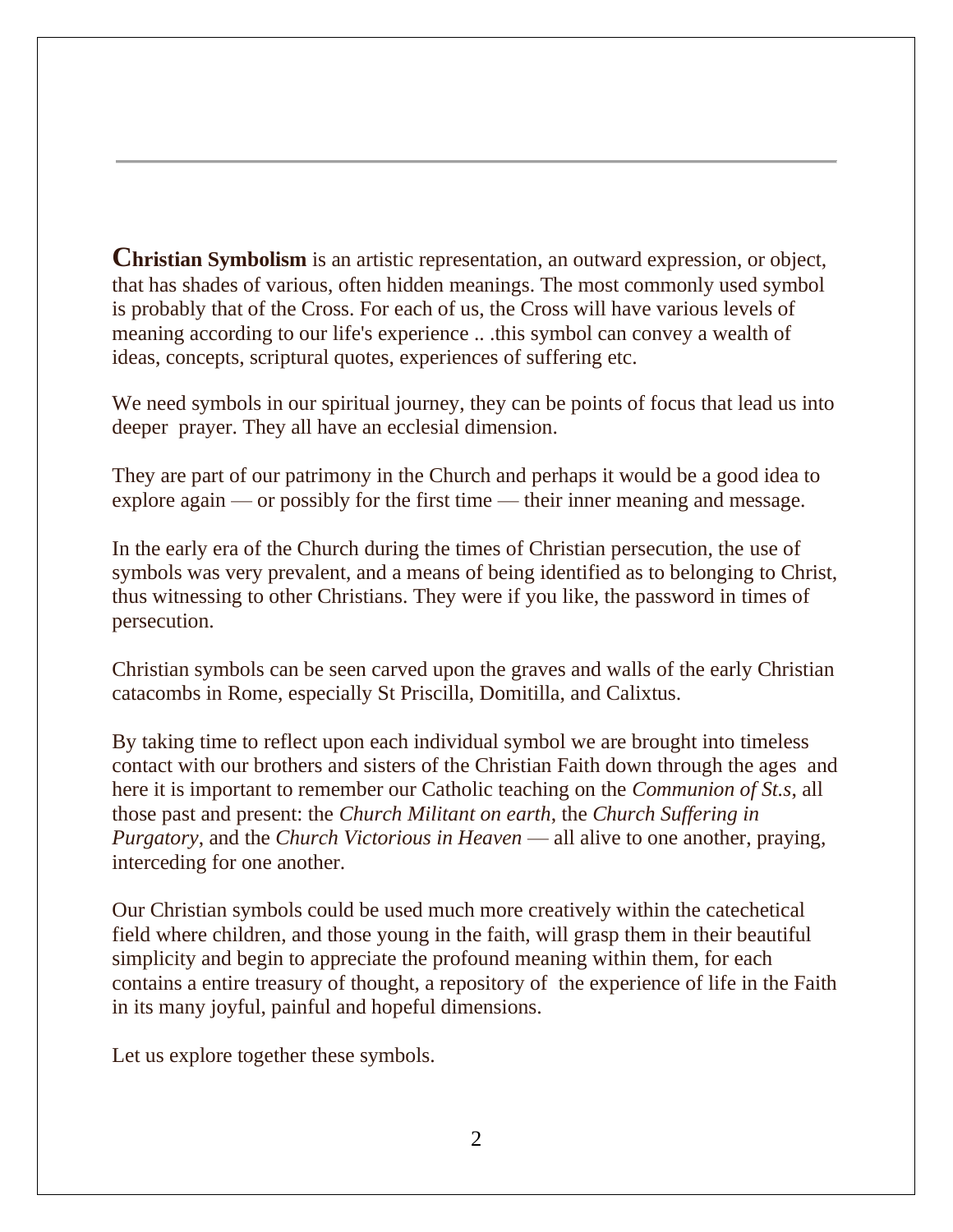# $A\alpha...\Omega\omega$

# **The Apha and the Omega — the Beginning and the End**

"I am Alpha and Omega, the first and the last, the beginning and the end." (Apocalypse 22.13) The Name Jesus takes to Himself in the last book of the New Testament: the *Apocalypse* or the *Book of Revelation*



### **The Anchor and the Cross**

**The anchor** has always been a sign of safety, *hope*, and security, for its primary function is that of mooring a ship or boat. The safety of a ship in specific dangerous waters could depend entirely on its ability to throw the anchor and stabilize the ship.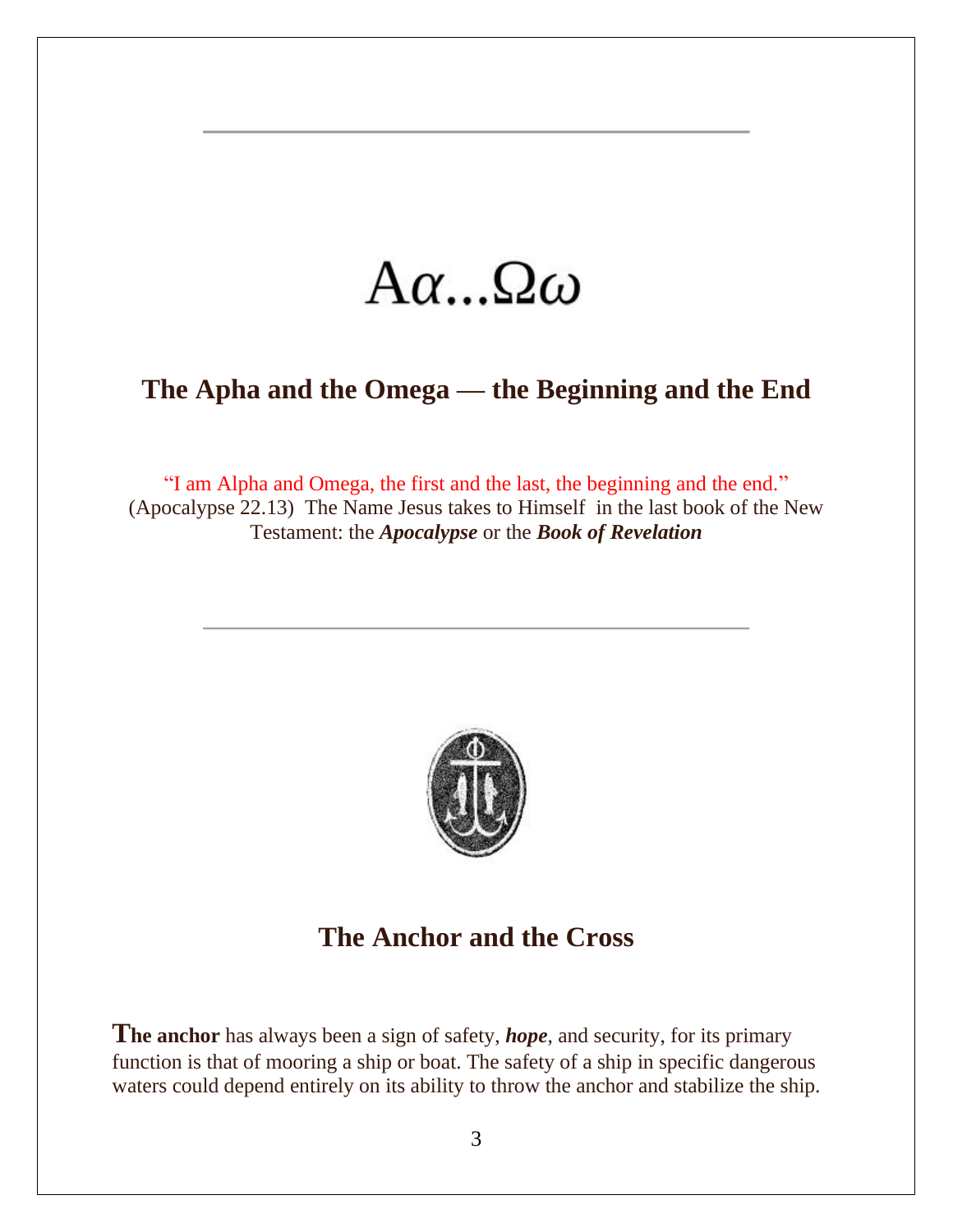The early Christians combined the symbol of the anchor with that of the Cross, thus proclaiming that Christ and His saving Passion were the one true security, the one sure way to attain Heaven, in times of persecution this symbol was a powerful image to those caught up in the various reigns of terror.

It witnessed to the fact that Christ was the true anchor in the storm of life, the true security, and that His Cross, the path of suffering would lead all eventually to the heavenly shore, beyond all pain, suffering and anguish. Hope in Christ, (see Hebrews Ch 6 verse 19 ) was seen as the soul's anchor.

The whole imagery brought back to the memory and minds of the early Christian the life and experiences of the Apostles, so many whom had lived the lives of fishermen, and in light of the fact that Jesus called them to be, "Fishers of men." (St. Matthew 4.19).

In these changing times we would do well to reflect on Christ as the anchor and our one true hope.

This symbol of the Anchor and Cross is very easy to draw, and this simple exercise has the potential to root the concept in our mind, and in times of trouble we will be able to recall it, for the benefit of our souls.



**The Ship**

**Many** of the early Church Fathers refer to the Barque, the ship of Peter, the symbol of the ship represents Holy Mother Church upon the high seas of life.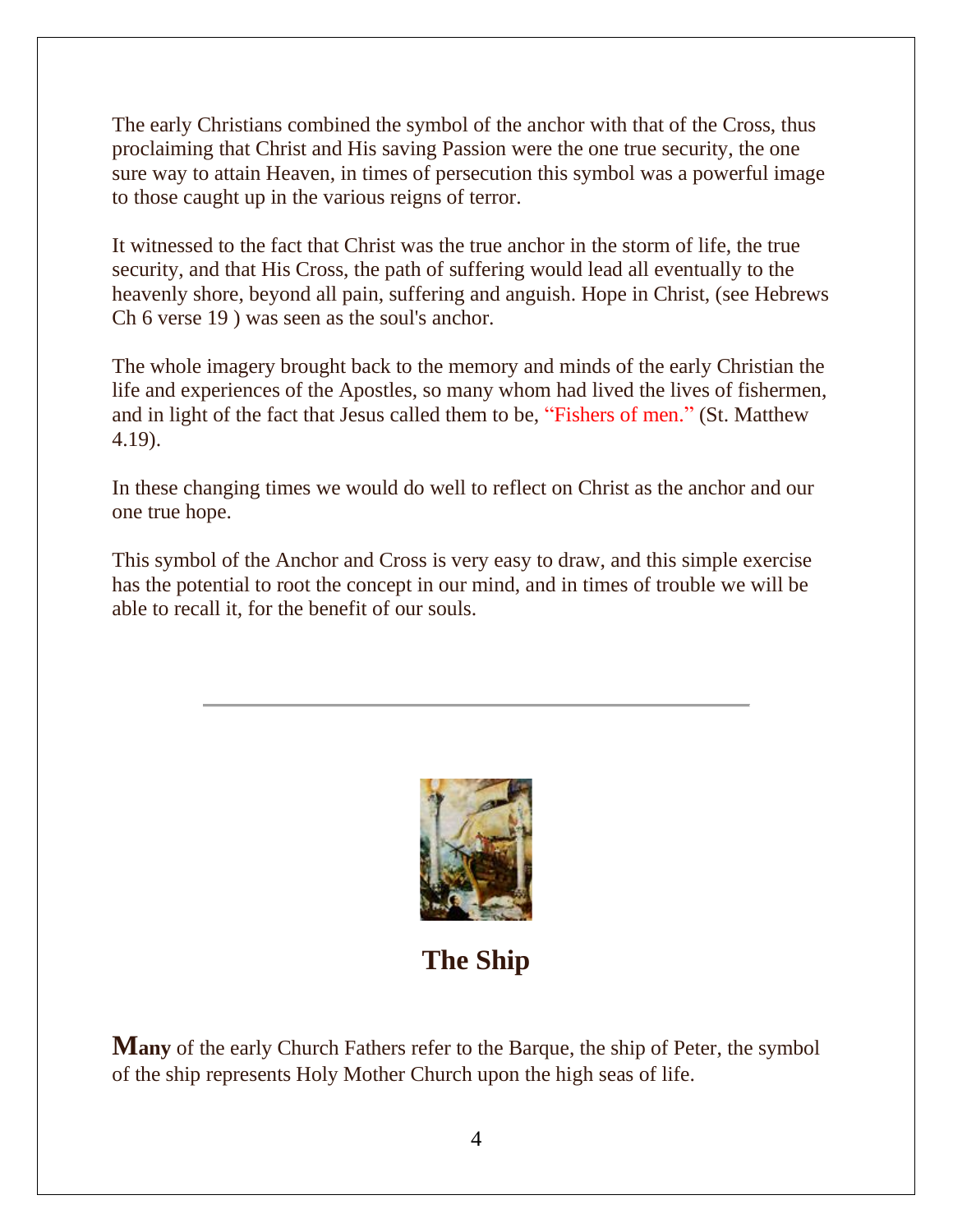It is the nature of a ship that it is always on a journey, it has a destination and a purpose. It will traverse many dangerous waters and pass through many trials but with Jesus (our Compass) we will arrive upon the Eternal Shore.

A good crew will be faithful to their Captain, no matter how difficult and life threatening the paths through the waters may be, they will never abandon the ship — and neither must we for She is our Mother.

Mary, the Mother of God depicted as a ship is also an image of the Church.

The following medieval carol expresses this very well. It is profoundly beautiful and well worth reflection.

#### **The Ship**

There comes a ship a-sailing with angels flying fast; She bears a splendid cargo and has a mighty mast.

This Ship is fully laden Right to her highest board; She bears the Son from Heaven God's High Eternal Word.

Upon the sea unruffled The Ship moves into shore To bring us all the riches She has within her store.

And that Ship's name is Mary Of flowers the rose is she And brings us to her baby From sin to set us free.

The Ship made in this fashion In which such store was cast Her sail is love's sweet Passion The Holy Ghost her mast.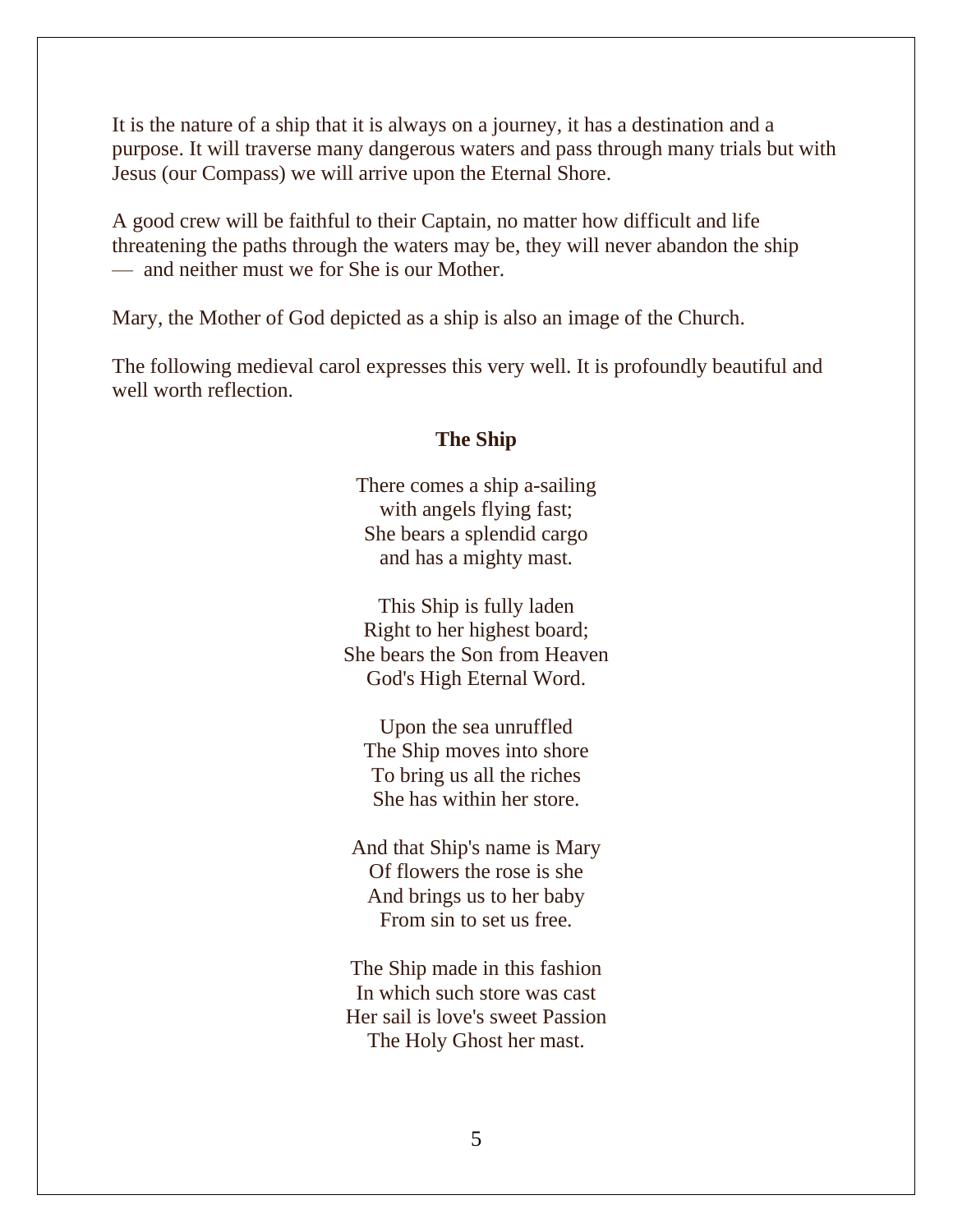

#### **The Fish**

**The symbol of the fish** has been used from very early Christian times (second century) — it can be found in the Catacombs of St. Callistus (our16th Pope).

The Greek word for fish is **ICHTHYS**.

The first Christians spontaneously represented Christ by the emblem of the fish, whose letters, as an acronym, stood for:

### *Iesous Christos Theou Yios Soter:*

# **Jesus Christ, Son of God, Savior**

**Iesous** (Jesus) **Xristos** (Christ) **Theou** (God) **Yios** (Son) **Sotare** (Savior) the Greek letters are *Iota, Chi, Theta, Upsilon, Sigma*

Because of the miracle of the Loaves and the Fishes, it is also associated with the Holy Eucharist.

The whole of the gospel is contained in these words: Jesus ...Yeshua, Savior. Christ ... the Anointed One. Son of God. The One Who saves.

It is a complete prayer in itself and as such has been used by countless millions down through the ages. In particular it recalls to mind all "Pilgrims" who carry nothing for the journey, and for whom this is their constant prayer; in fact, faithfulness to this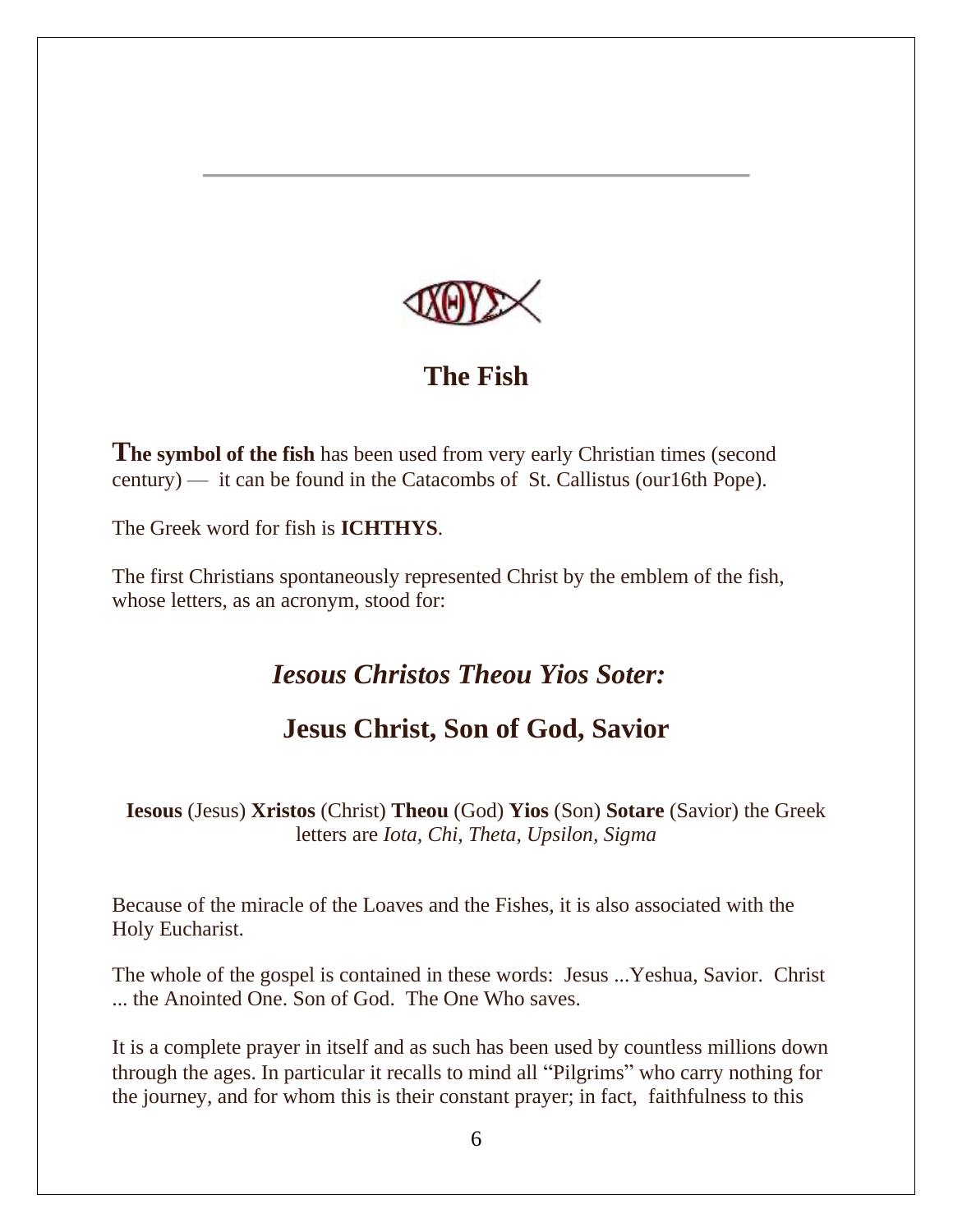prayer alone can bring a soul to great holiness.

For some people, the concept of "Fishers of men" is actually repugnant and offensive, they feel it implies a trap or a snare, not so, to the Semitic mind, the sea was a place of danger, a place where the evil spirits resided ... they understood this call of being fishers of men a call to save others from sin and the power of the evil one.

May the Holy Name of Jesus always be on your mind and in your heart.



**The Pelican**

**The Pelican** in Christian art is a symbol of *charity*, and a symbol of the *Holy Eucharist*.

The symbol depicts the Pelican plucking at her breast with her beak, then feeding her young with the blood that issues forth.

It has therefore come to symbolize Christ's sacrificial love for the whole of mankind.

In the beautiful Latin hymn, *Adoro te devote*, in honor of the Blessed Sacrament, St. Thomas Aquinas wrote: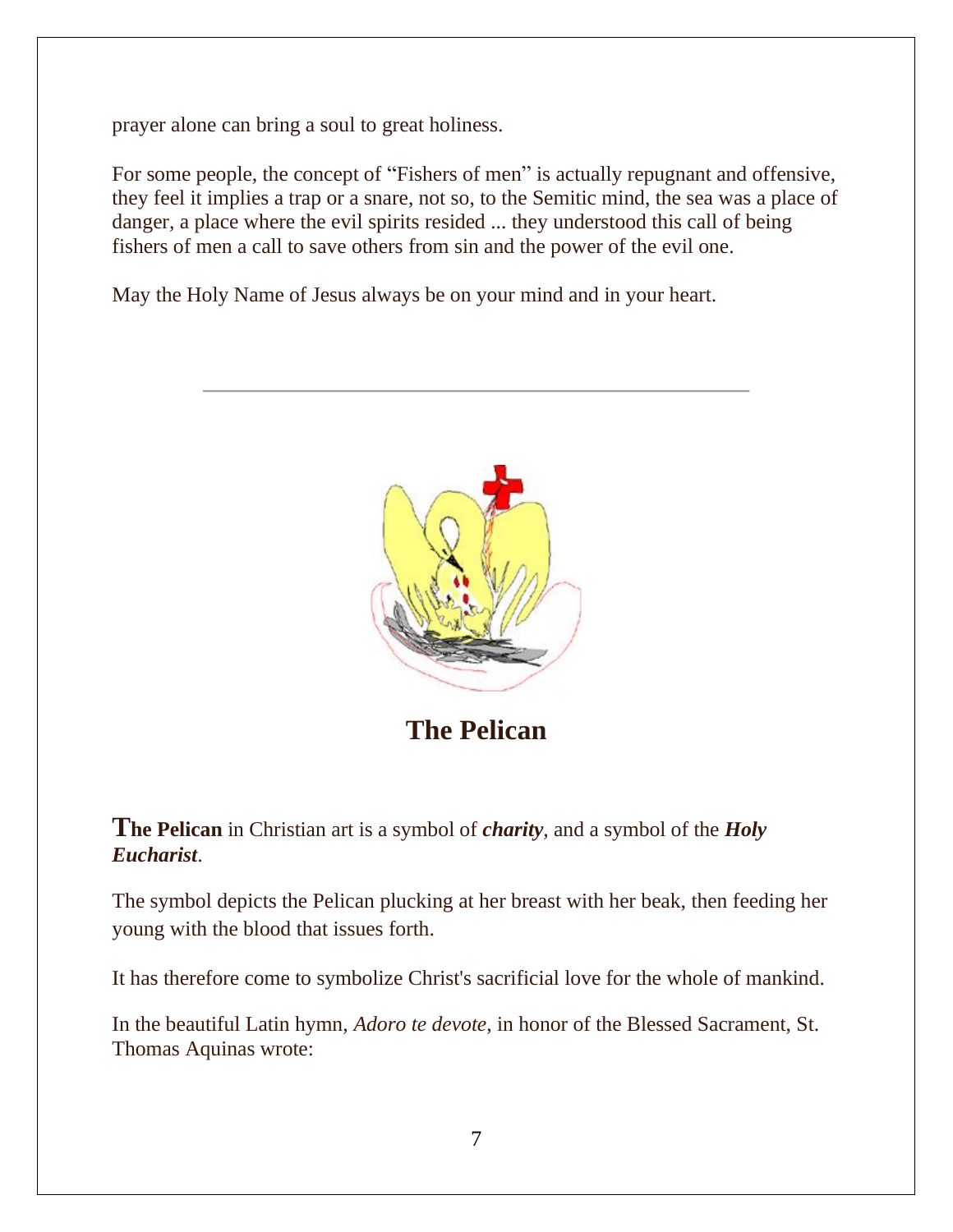*Pie pellicane, Jesu Domine, Me immundum munda tuo sanguine. Cujus una stilla salvum facere Totum mundum quit ab omni scelere.*

Translated by the poet, priest, Gerard Manley Hopkins as;

Bring *the tender tale* true of the pelican; Bathe me, Jesu Lord, in what Thy bosom ran — Blood whereof a single drop has power to win All the world forgiveness of its world of sin.

The tender tale was according to **Physiologus**:

"The Pelican is very fond of its brood, but when the young ones grow they begin to rebel against the male bird and provoke his anger, so that he kills them, the mother returns to the nest in three days, sits on the dead birds, pours her blood over them, revives them, and they feed on her blood."

We are fed upon the Precious Blood of our Lord Jesus Christ for the forgiveness of our sins. The New Covenant of Love was written in the very Blood of Christ; how blessed we are, how blessed, to receive the very Blood of Christ, one single drop can wash us clean ...

Love HIM totally Who has given Himself totally for you.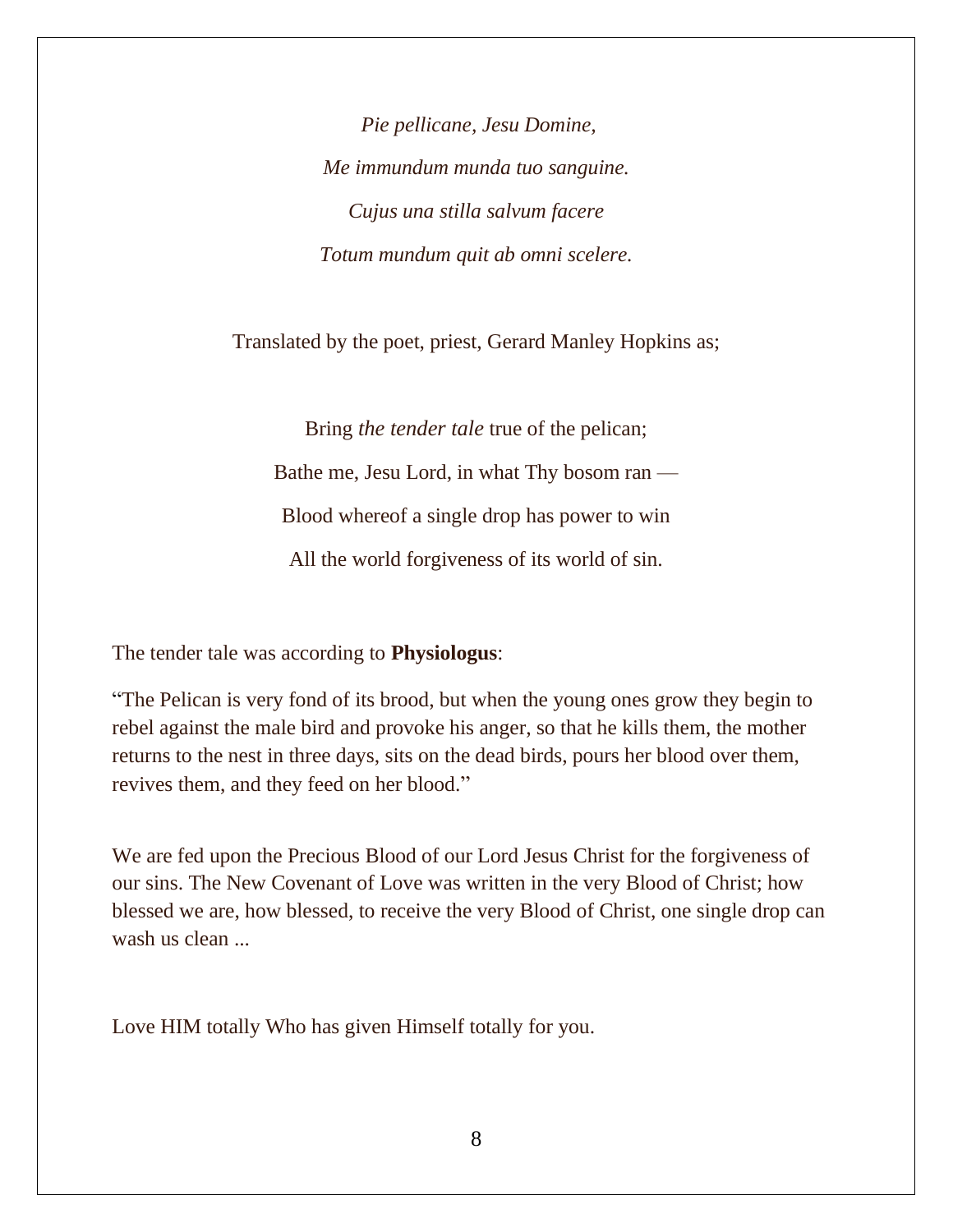

# **The** *Chi Rho* **monogram**



**This** is a Greek abbreviation of the title, "*Christ*".

"Chi" and "Rho" are **the first two letters** in the Greek word *Christos* or "Christ".

In Greek capital letters they appear as "**X**" **and** "**P**".

In Greek *Chiro*, to anoint, and in Hebrew *mashah* denoted a cultic consecration. Through consecration, a king, a priest, a prophet, an altar were specially set part. The anointing would confer the Holy Spirit's power, making Him (Christ) the anointed one, in Hebrew, the Messiah of the Lord.

The New testament applies to Jesus the Old Testament texts concerning the anointing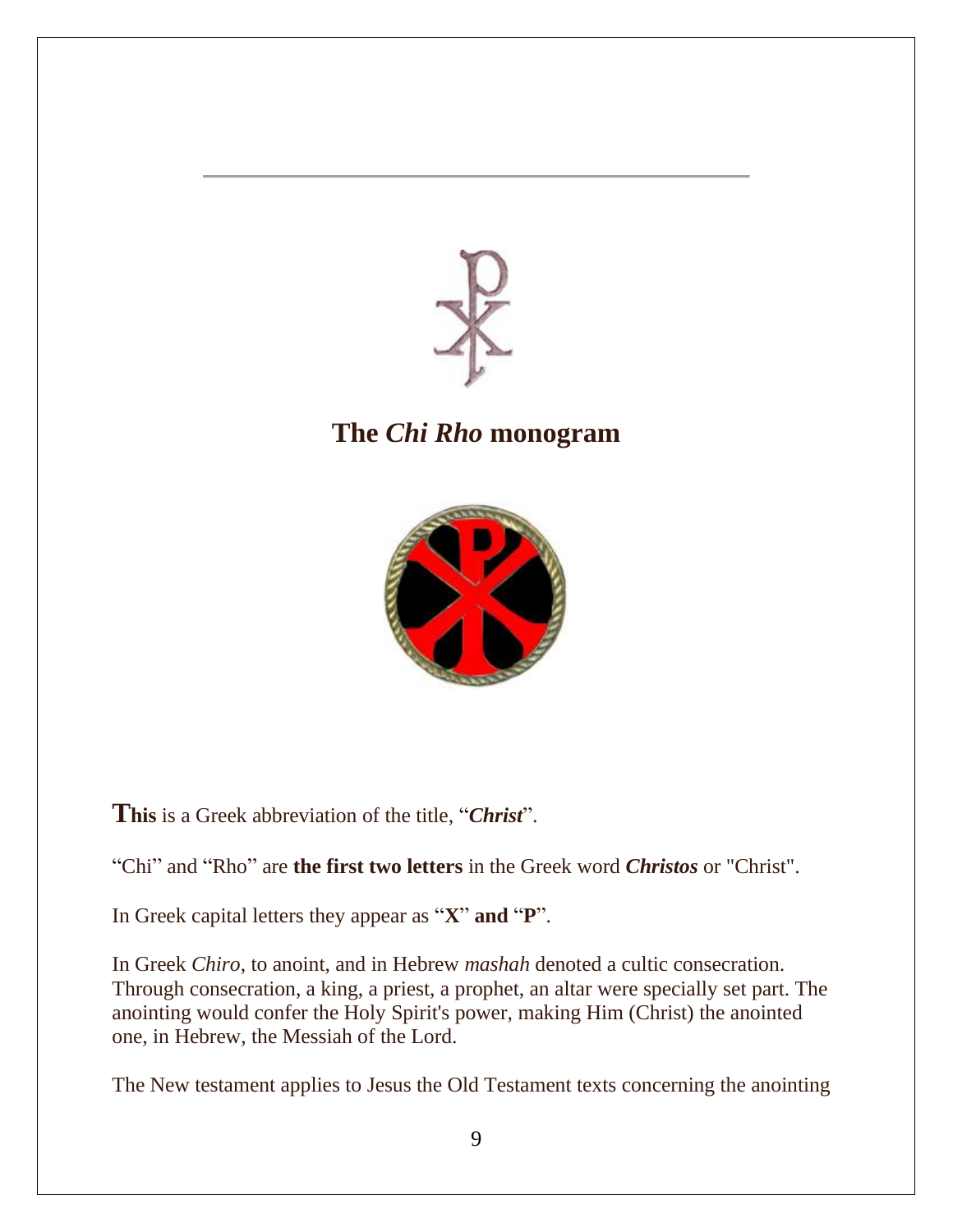of the King-Priest. A priestly anointing was not narrated of Jesus, because He was the high priest, not like Aaron but according to the order of Melchizedek. While a prophetic anointing had been attributed to Jesus it was related to His baptism.

Jesus is the anointed Messiah.

We have all been anointed at Baptism and are called to be other Christ's, in own vocations, *other* "Christs" — in our being Catholic Christians.



# **The Christogram**

# **IC XC NIKA**

**This** Christogram **IC XC NIKA** is often seen on both Greek and Russian Icons. They form the first three letters of the Greek name of Jesus, **Iota-Eta-Sigma**, or **ΙΗΣ**

It stands for *Christ the Conqueror*, from the Greek contractions **IC** (Jesus), and **XC** (Christ); **Nika** is Greek for Conqueror.

Let us remind ourselves that Jesus Christ has conquered sin and death, He is the Ultimate Ruler of all. He is Lord.

We all know that in an earthly sense a conquering hero has fought many battles ... but Jesus Christ is the final Victor over all conflicts and wars.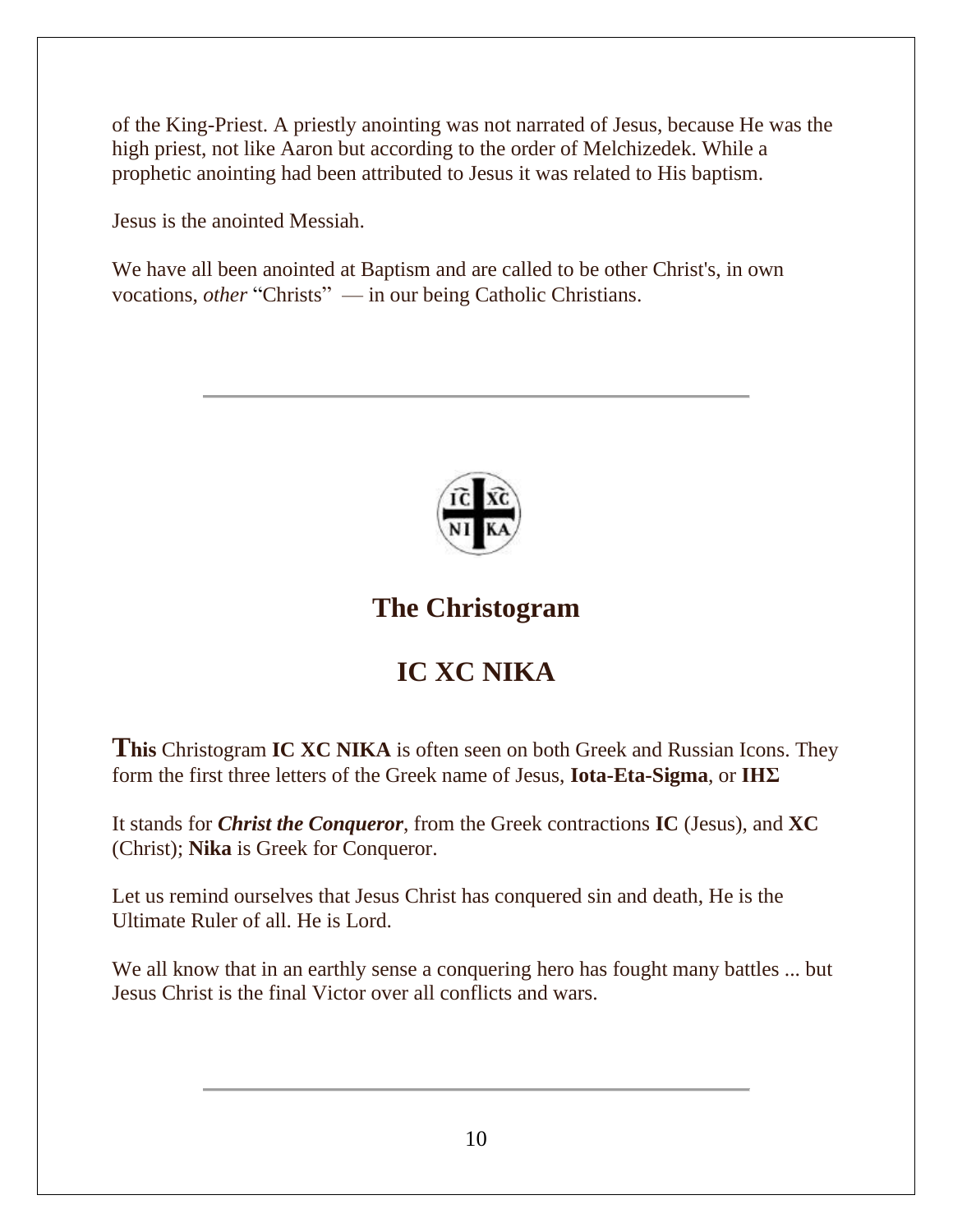

ΙΗΣΟΥΣ ΧΡΙΣΤΟΣ

# **The Christogram**

# **IHS**

**A Christogram** for the name of Jesus using the first three letters of the word in Greek. The Greek Christogram ΙΗΣΟΥΣ (**IHS**OUS) for Jesus, and in Latin **I**esus **H**ominum **S**alvator, "Jesus Savior of mankind."

*JESUS*, the only Name under heaven by which we may be saved. Jesus, the Holy Name, the name so loved by so many Saints of the Church. It is said of St. Francis of Assisi that when he uttered the Holy Name, he licked his lips, for he said the name of Jesus contained such sweetness.

The Franciscan St. Bernadine of Sienna did a great deal to promote the praying of the Holy Name, *the Name of Jesus should be held in the greatest of reverence and respect — and never profaned.*

Our God has allowed us to call Him by His Name!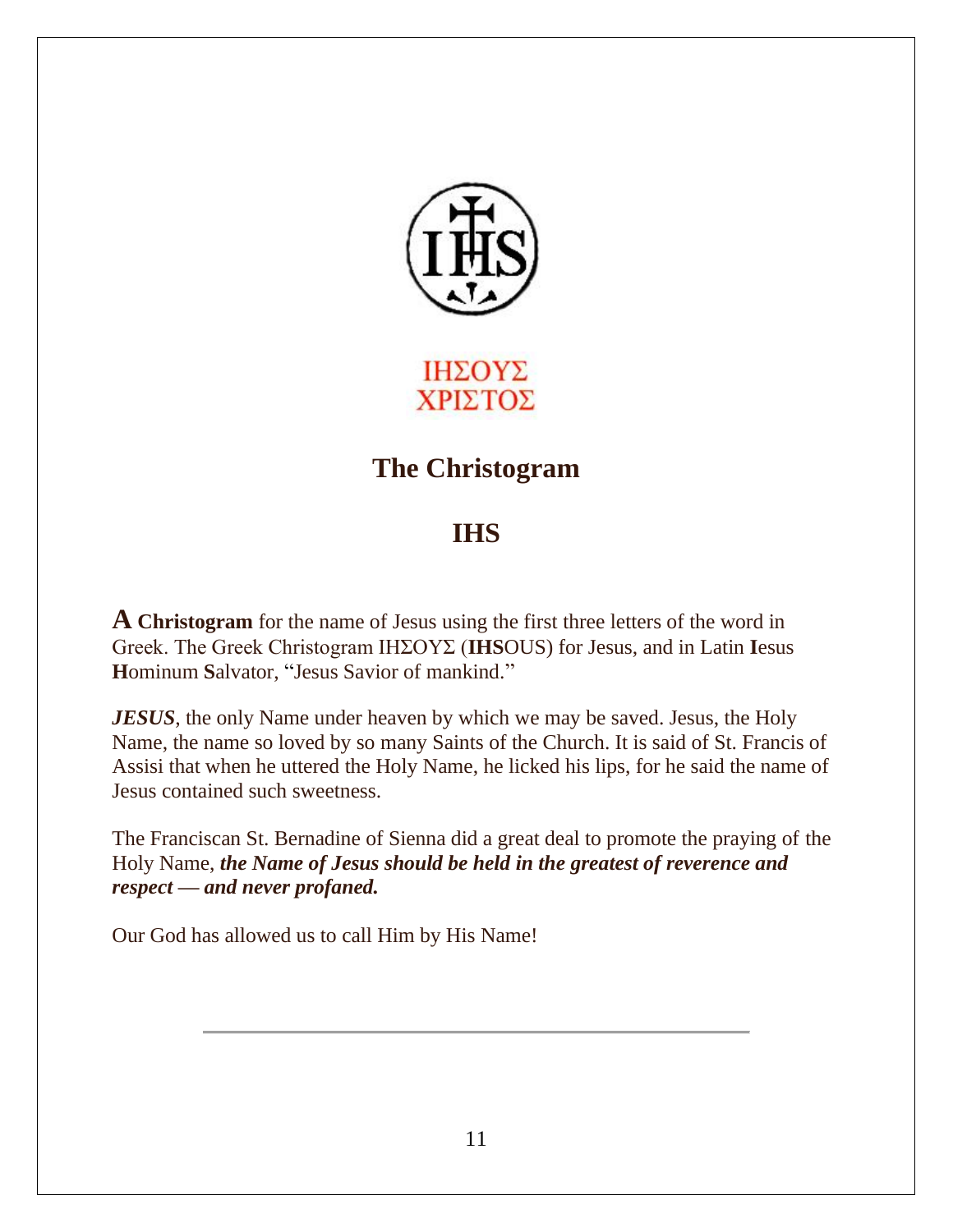

# **The Crucifix or Cross**

**Probably** the most well known and most loved of the Christian symbols is the simple sign of the Cross.

How many prisoners and captives have found solace and strength in beholding an indentation in the soil traced out as a cross, or have drawn upon a dirty window pane the form of the Cross, or even to of observed the crossing of two blades of grass, or branches of a tree?

How many soldiers far away from home who fell in battle, have had their mortal remains marked with a line of pebbles, or intertwined twigs forming the Cross of Christ?

Many people have been saved from suicide after having focused their attention upon a Cross, whether a man-made symbol or a sign within nature?

A simple Cross or Crucifix is a sign of salvation and hope, a reminder of the jewel of our Christian faith, we are also comforted in our belief in its power to defend us from evil and to overcome the great adversary, the devil and his demons.

We are, however, accustomed to consider the Sign of the Cross (*Signum Crucis*) as wholly a Christian symbol, originating with the crucifixion of our Redeemer. This is quite erroneous. In ancient Carthage it was used for ornamental purposes. Runic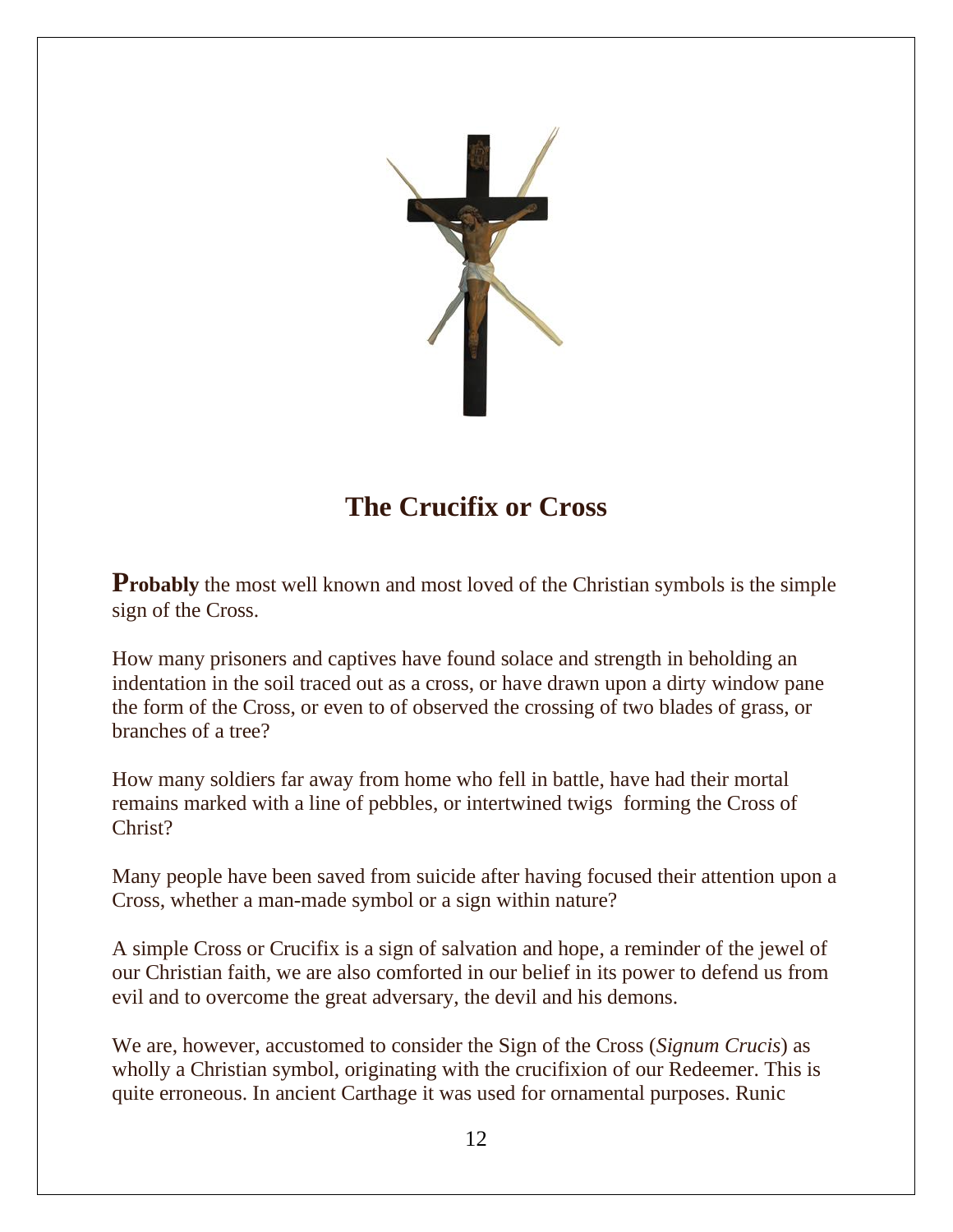Crosses were set up by the Scandinavians as boundary marks, and were erected over the graves of Kings and heroes.

Cicero tells us that the augur's staff with which they marked out the heaven was a cross.

The ancient Egyptians employed the same as a sacred symbol, and we see on Greek sculptures, a cake with a cross.

It was also a sacred symbol among the Aztecs long before the landing of Cortez.

#### *All this can be seen as a prefiguring, a preparation of humanity for the greatest Cross and Self- giving in love that the world would ever know, on Calvary.*

It also adds weight to the fact, considering its primitive religious associations, that crucifixion was a deliberate mockery of the "gods". The barbaric roman practice of crucifixion was for the lowest and most heinous crimes.

But by Christ's sacrificial offering on Calvary, the hitherto sign of shame became a sign of glory.

#### *In heraldry there are twelve different crosses. The Cross as a mystic emblem can be reduced to these five:*



**San Damiano Cross**  of St. Francis of Assisi

**Greek Cross St. Andrew's Cross**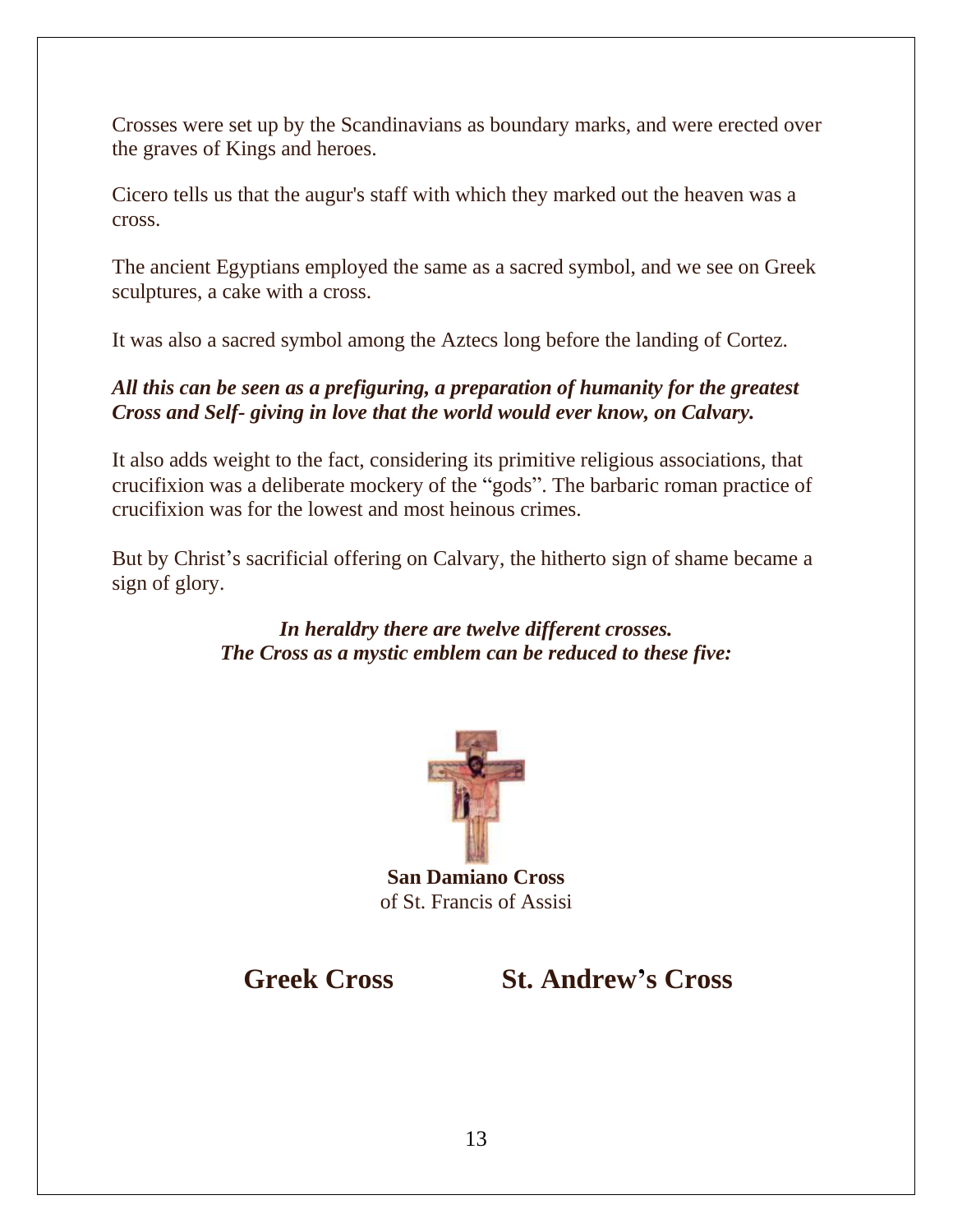



... found on Assyrian tablets, Egyptian and Persian monuments, and on Etruscan pottery. Quite common in ancient sculpture.





**Tau Cross**



Very ancient indeed

This symbol is found on coins, monuments, medals, long before the Christian era.

# **Tau Cross with a handle**



... is common to several Egyptian deities, as Isis, Osiris, etc. and is the emblem of immortality and life generally.

**The** symbols above are of interest to us as Catholics inasmuch as they underscore our understanding of the development and journey of humanity ever deeper and deeper into the God.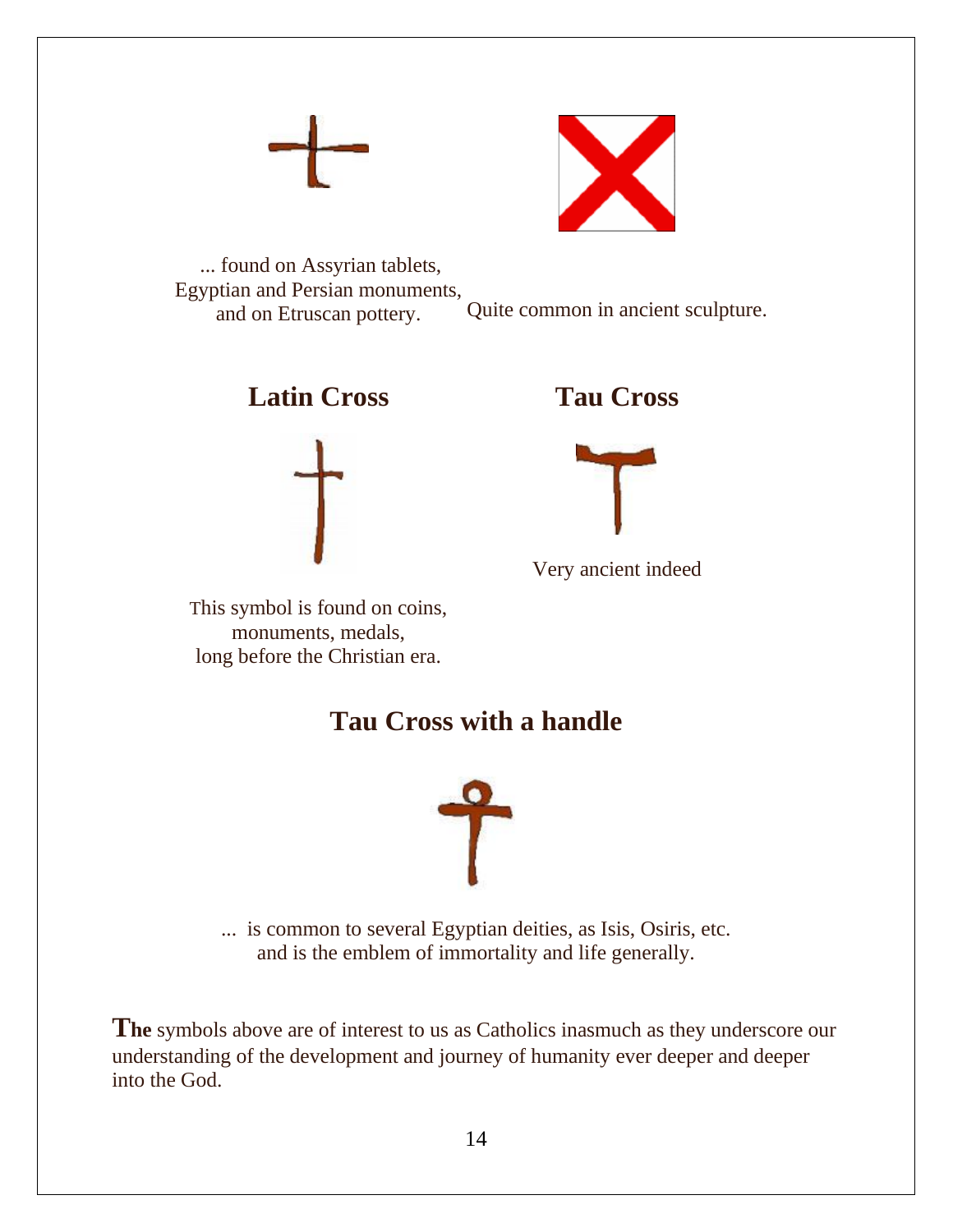We should treasure and reverence the sign, the mark, the symbol of the Cross, in darkness and suffering, it is the symbol that will bring the greatest solace and blessing to our souls.

*"We adore you O Christ and we bless you, because by your Holy Cross you have redeemed the world!"*

#### **The Lamp**



**In the time of Jesus** the lamp was molded out of clay, it was round and flat, had a pinching on one side to contain the wick, and was fuelled with olive oil. (Olive oil had many uses and was considered precious, as it was a valued foodstuff, also it was a source of light, it could alleviate pain, cleanse wounds, strengthen the sick, and mixed with perfume it was offered to guests as a sign of respect).

The Lamp once lit, was placed on a stand and was never permitted to go out, it burned, bringing warmth and light within the house day and night. It was also regarded as being made for enlightenment, and could symbolize vigilance, the prophetic word, and the presence of God. It was a reminder to the Jew of the Holy Tabernacle, and so therefore had deep religious significance.

In the book of Exodus, the Lord speaking through Moses says:

"**A**nd you shall command the people of Israel that they bring to you pure beaten olive oil for the light, that the lamp may be set up to burn perpetually. In the tent of meeting, outside the veil which is before the testimony, Aaron and his sons shall tend it from evening to morning before the Lord. It shall be a statute forever to be observed throughout all generations by the people of Israel." (Ex. 27.20)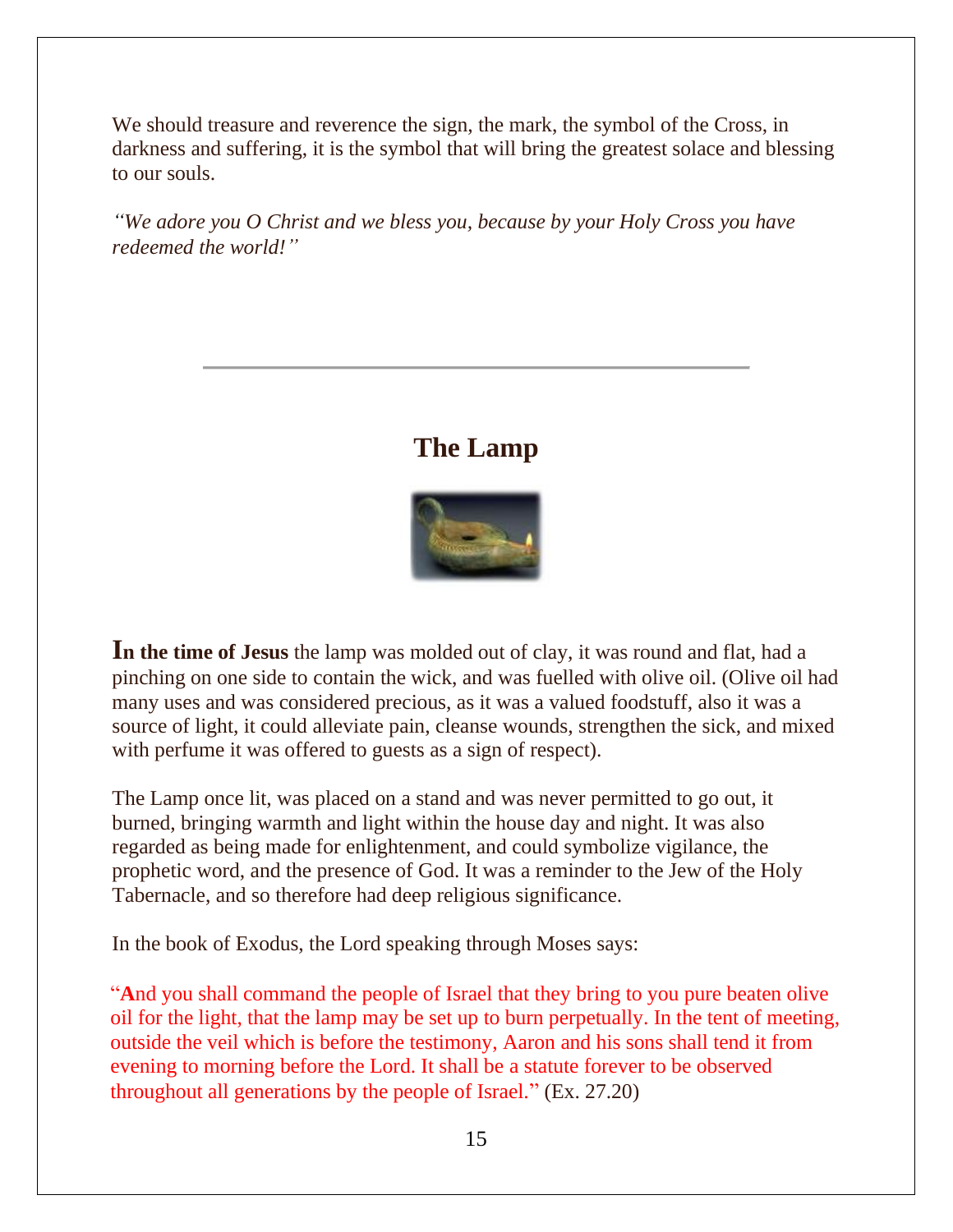Judaism was the cradle of Christianity, and the light that burnt before the Tabernacle in the wilderness was a forerunner to the Vigil Light that ever burns before Jesus in the Most Holy Sacrament of the Altar.

Lamps and lights have been used symbolically to represent the life and existence of the soul, both among the living and the dead. The Romans are said to have preserved lamps in some of their sepulchers for centuries. In the papacy of Paul III, one of these lamps was found in the tomb of Tullia (Cicero's daughter) which had been shut up for 1,550 years.

At the dissolution of the monasteries a lamp was found which is said to have been burning for 1,200 years. Two are preserved in Leyden Museum.

Jesus Christ is the Light of the World, the Light of the cosmic world and the light of our inner world; He is the Light that the darkness can never extinguish. His word is a lamp to our path (Ps. 118). Lights are signs of hope, symbols that draw us to the Eternal Light.

Lamps and light are bound to this world, to our earthly pilgrimage, and we need the Light of Christ to bring us to the Blessed Kingdom ...

Light is only needful where darkness falls. Be it actual or spiritual, let us follow the Light of Christ.

One day all flames will be extinguished, for He Alone will be our Light:

"**T**hen he showed me the river of life, clear as crystal, gushing from the throne and from the Lamb ... The throne of God will be in the city and God's people will live in His presence. They will see His face and His name will be upon their foreheads. There will be no more night. They will not need the light of lamp or sun for God Himself will be their light and they will reign forever." (Apocalypse 22)

*Shine upon us, O Light of Christ!*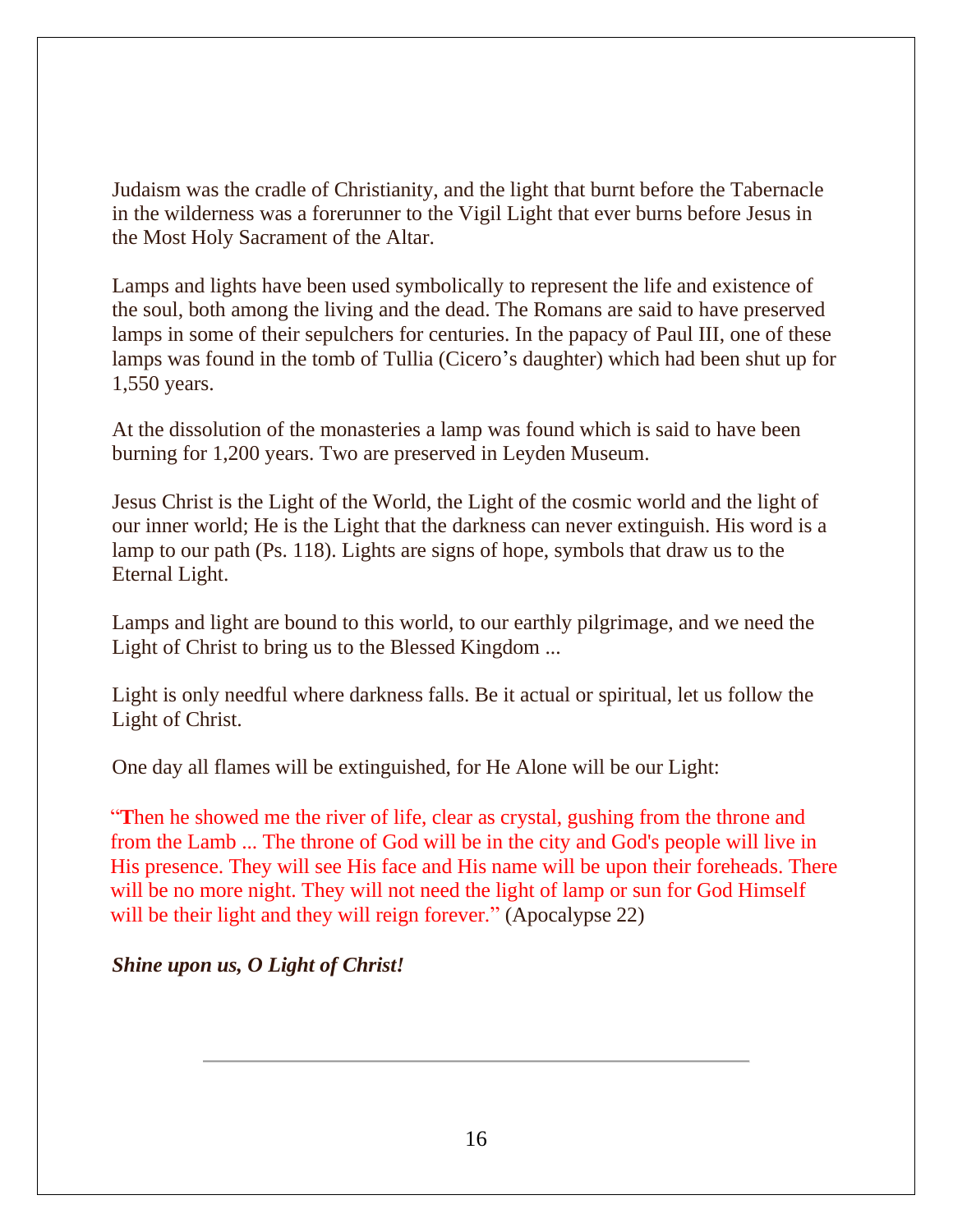

**The Crown of Laurels**

**The Laurel** figures largely in history, even to this day. The Laurel is an evergreen tree which carries large, oval, hardy leaves. The Greeks gave a wreath, a crown (*stephanos*), to the victor in the Pythian games. The Romans gave a crown of triumph made of laurels to a general who obtained victory. St. Paul likens the spiritual journey and mission to that of a runner at the games.

"Have you learned anything from the stadium? Many run, but only one gets the prize. Run, therefore intending to win it, as athletes who impose on themselves a rigorous discipline. Yet for them the wreath is of laurels that wither, while we run for a wreath that will never die." (1 Corinthians 9.24) We have all seen the recent spectacle of the Olympic Games in Greece and elsewhere, the efforts that all participating had to make, but they kept the goal ever in view. So we, too, need to keep our eyes on Jesus, and run ahead for the crown that awaits us in Heaven.

When a Poor Clare Sister makes her Profession of vows, the choir sing, "*Be faithful unto death and I will give you the crown of life* "

When a sister dies, she is placed in her coffin fully dressed in her habit, veil and kerchief, a crucifix in her hand, her vow card upon her heart, and upon her head a crown of laurels, interspersed with flowers, for she has run her race and now awaits the crown of glory she will receive from her Lord.

There is a beautiful reading in the apocryphal book of 2 Esdras chapter 2.42 onwards.

"I, Ezdra, saw an enormous crowd on Mount Zion, too many people to count. They were all singing and praising the Lord." Standing in the middle of this crowd was a very tall young man, taller than any of the others. He was placing a crown on the head of each person, but he towered above them all. I was spellbound by the sight and I asked, "Who are these people Sir?"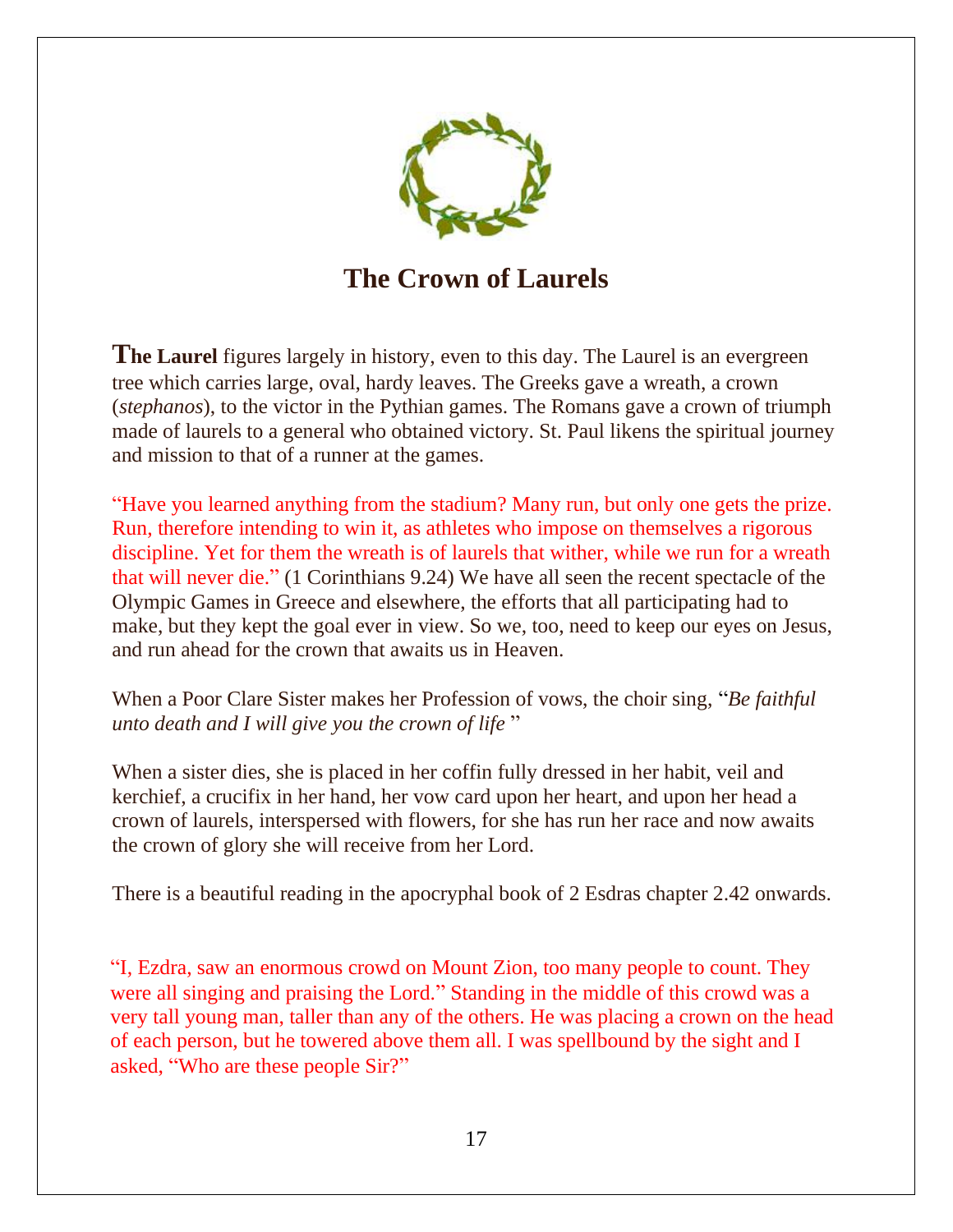He replied, "These are the people who have taken off their mortal robes and have put on immortal ones. They have confessed their faith in God, and now they are being given crowns and palm braches as symbols of their victory" Then I asked the angel. "Who is the young man who is putting the crowns of their heads and giving them the palms?". "He is the Son of God," the angel replied."

Let us keep the goal in mind, let us keep our eyes on Jesus, heaven awaits us, all is passing ... Jesus will be our prize and the joy of the Blessed Kingdom.



**The Lion**

**The lion** is considered to be the "King" of all beasts, no doubt due to its great muscular power and agility, its strength and ability to dominate all other species. In its natural habitat it is indeed a magnificent creature. Many great monarchs and Kings have taken the Lion as a title.

- Al Hadira A.D. 62 was called The Lion of God, because of his religious zeal and courage.
- Arioch BC 1927 The Lion, King of Assyria.
- Henry, Duke of Bavaria was called, "The Lion", because of his daring and bravery.
- Richard I, *Coeur de Lion* (Lion's heart) so called for his bravery.
- ... and many, many others.

But the greatest to ever bear this name, is Our Savior, the Lord Jesus Christ. Jesus was a descendant of the principal tribe of Israel, the tribe of Judah. Jesus is the Lion of the tribe of Judah. The word Judah means, praise. He is the one to Whom all praise and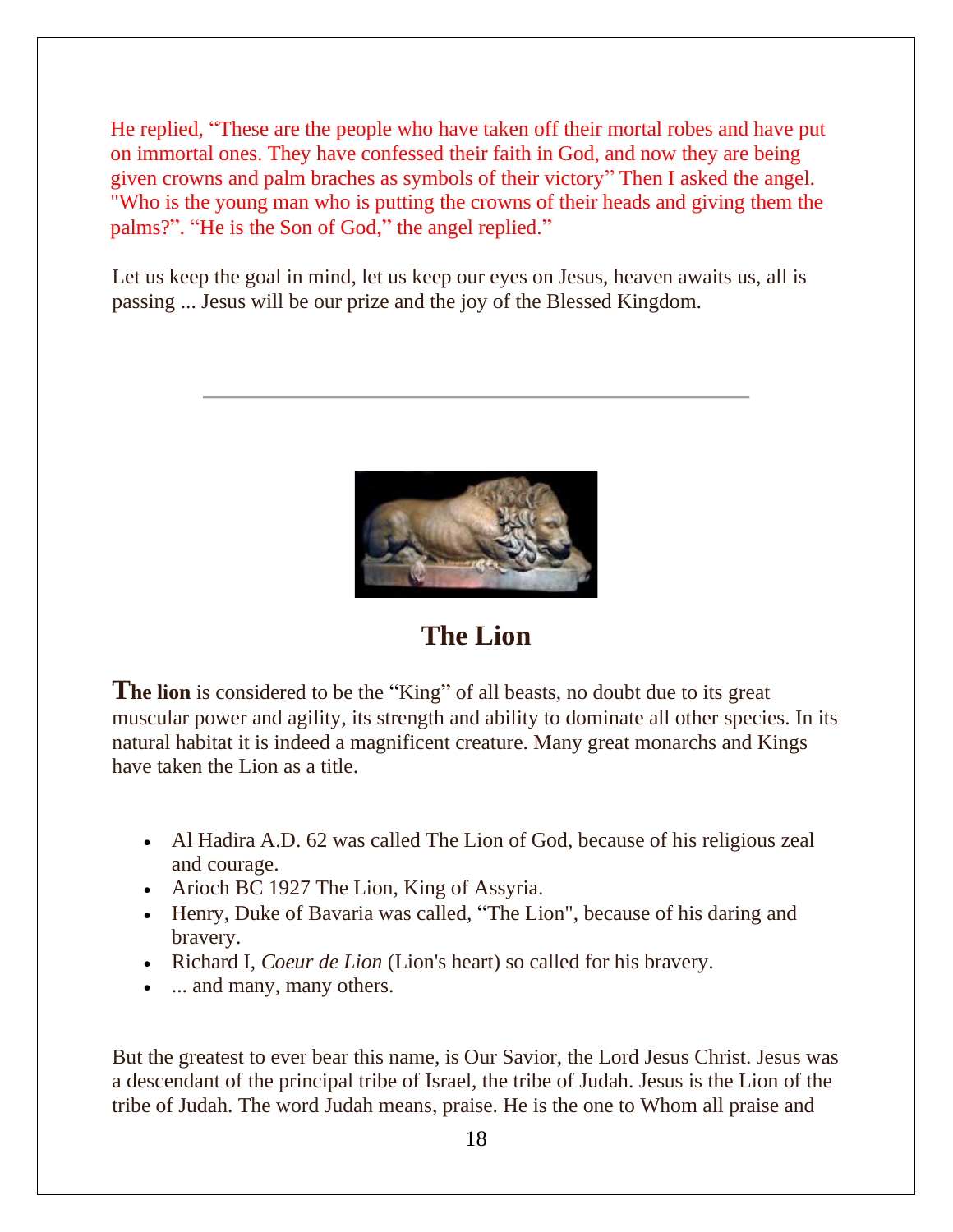honor are due, He is the Lion enthroned upon the praises of Israel. Jesus is the ruler, the King to Whom rightly belongs the blessing of Jacob.

"Judah, a young lion! You return from the prey, my son! Like a lion he stoops and crouches, and like a lioness, who dares to rouse him? The scepter shall not be taken from Judah, nor the rulers staff between his feet, until he comes to whom it belongs, and who has the obedience of the nations." (Gen. 49.9-11 )

There are many expressions of Lions within Heraldry, numerous postures being assumed, as well as many stories pertaining to lions in Classical mythology.

Probably the most familiar Christian symbol of the lion is applied to St Mark, who is depicted as a lion. The origin of this is said to be the fact that St. Mark begins his gospel with scenes of John the Baptist and Jesus in the wilderness. Indeed at the time of the writing of the gospels, lions still inhabited caves within Palestine.

A less known concept is the Lion as a symbol of the Resurrection. According to tradition the lion's whelp is born dead, and remains so for three days, and when the father breathes on it, it receives life.

Probably the most beautiful usage of the lion imagery in recent years are the allegorical stories of C.S Lewis, "*The Chronicles of Narnia*", in which the main figure is the lion, Aslan, (an image of Christ). These stories are in one way timeless, showing the fight between good and evil, of which Aslan is always the victor. The central theme of, "The Lion, the Witch and the Wardrobe" within the Narnia Chronicles is the Pascal mystery.

One of the children in the story asks, "What does it all mean?", "It means", said Aslan, "that though the witch knew the deep magic, there is a magic still deeper which she did not know. Her knowledge goes back only to the dawn of time. But if she could have looked a little further back, into the stillness and darkness before time dawned, she would of read there a different incantation. She would have known that when a willing victim who has committed no treachery was killed in a traitor's stead, the Table would crack and death itself would start working backwards."

The symbol of the Lion is a powerful one, if you have not read the chronicles of Narnia, please do, they are suitable for children of all ages, as well as adults, and can be understood on many levels.

#### *The Lion of the tribe of Judah has conquered!*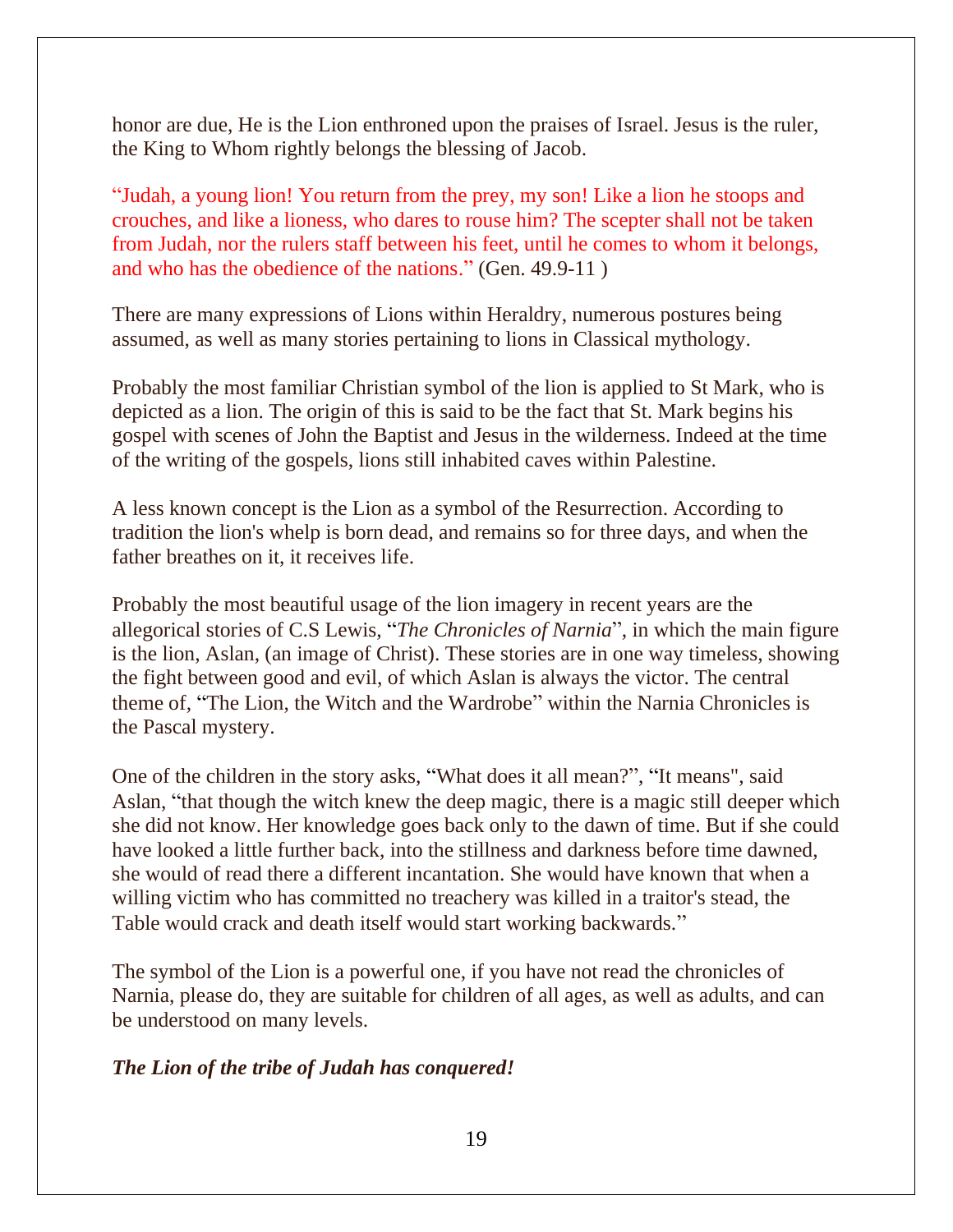

**The Stag (Deer)**

**In Christian art** the stag has come to typify piety and religious aspiration and longing. The Stag symbolizes solitude, prayer and purity.

> "As a Deer longs for running streams, so my souls longs for You O, God. My soul thirsts for the living God." (Psalm 42)

This beautiful animal is possessed of such grace and majesty, and deservedly is used to represent the human soul. Indeed the famous Victorian engraver Edwin Landseer called the stag, "The Monarch of the Glen".

His freedom of mobility captivates our imagination and speaks to us of the freedom of soul we would like to have. His fearlessness in combat is what we would like to imitate in our encounters with evil.

Who could ever forget seeing the silhouette of this noble animal against a lonely sky?

According to Pliny, the reason why the stag symbolizes Christ is the superstition that it draws serpents by its breath from their holes, and then tramples them underfoot.

The Stag is also depicted in artistic representations of some Christian Saints, St Julian the Hospitaller, St Felix of Valois, and St Aidan being among them.

"As the deer longs for running streams ..."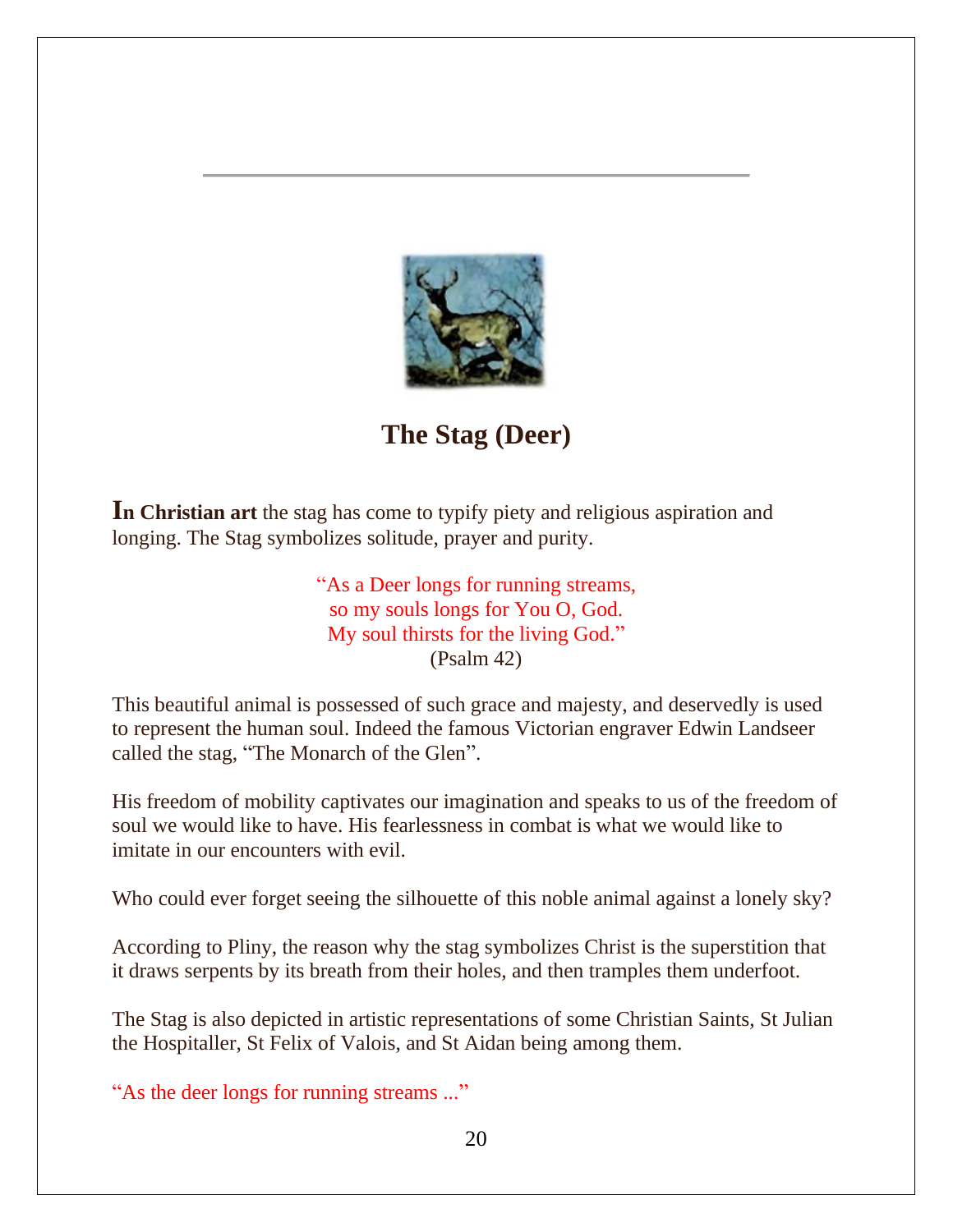Let us too long for the Living water symbolizing, the Word, the Holy Spirit, Jesus Christ himself.



### **The Keys of the Kingdom**

**The Keys**, permitting the opening and closing of doors, symbolizes the one who possesses authority and dominion over a kingdom.

In the book of the prophet Isaiah Ch 9, Verse 5-6 we read;

"A Child is born to us, a Son is given us; the royal key is laid upon His shoulder, and His name is proclaimed: "Wonderful Counselor, Mighty God, Everlasting Father, Prince of Peace."

And in Isaiah chapter 22 verses 20-24 we read of Eliakim being invested with authority and power, through the bestowing of the key:

"On that day I will summon my servant Eliakim, son of Hilkiah. I will clothe him with your robe, I will strengthen him with your girdle, I will give him your authority, and he will be a father to the inhabitants of Jerusalem and to the people of Judah. Upon his shoulder I will place the key of the house of David: what he opens, no one shall shut; what he shuts, no one shall open."

The ancient keys were about a yard long, made of wood or metal. On public occasions the steward placed the key on his shoulder, hence to have the key upon one's shoulder meant to be in authority, to have the keeping of something.

The power of the keys was given to St. Peter by Jesus Christ himself;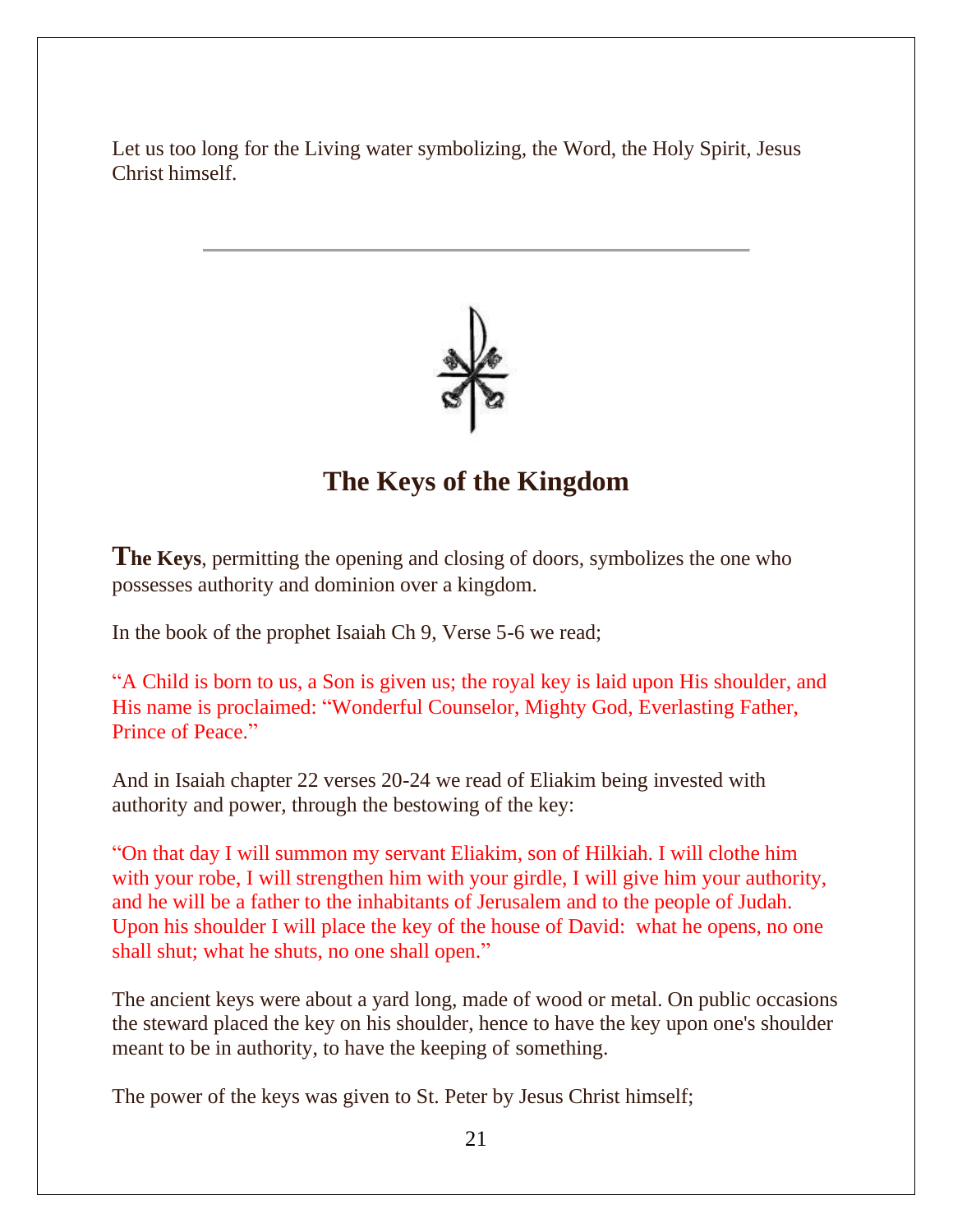"And now I say to you. You are Peter (or, the Rock) and on this rock I will build my Church; and never will the power of death overcome it. I will give you the keys of the Kingdom of Heaven; whatever you bind on earth shall be bound in Heaven, and what you unbind on earth will be unbound in Heaven."

The power of the keys is the supreme authority vested in the pope as successor of St. Peter. St. Peter is always represented in Christian art with two keys in his hand, they are consequently the insignia of the papacy, and are borne saltire-wise, one of Gold and the other of Silver.

The supreme Pontiff has the God-given authority to open or close the doors on the Treasury of the Faith and its practice, and to unlock and reveal the truth to us as children of the Church. Ours is to offer loving obedience to the Church, obedience in the fullest sense of the word of listening and putting what we hear into practice.



(Peacock from the Catacomb of Priscilla, Rome circa 3rd century A.D.)

# **The Peacock**

**The symbol of the Peacock** was used in art very early into the Christian era, it decorated some of the tombs and walls in the actual catacombs. The Peacock represented immortality, this stemmed from the ancient legend that the flesh of the peacock did not decay, thus its association with the Resurrection of Christ. In addition the "multitude of eyes" upon its stunningly beautiful fan tail, suggested the all-seeing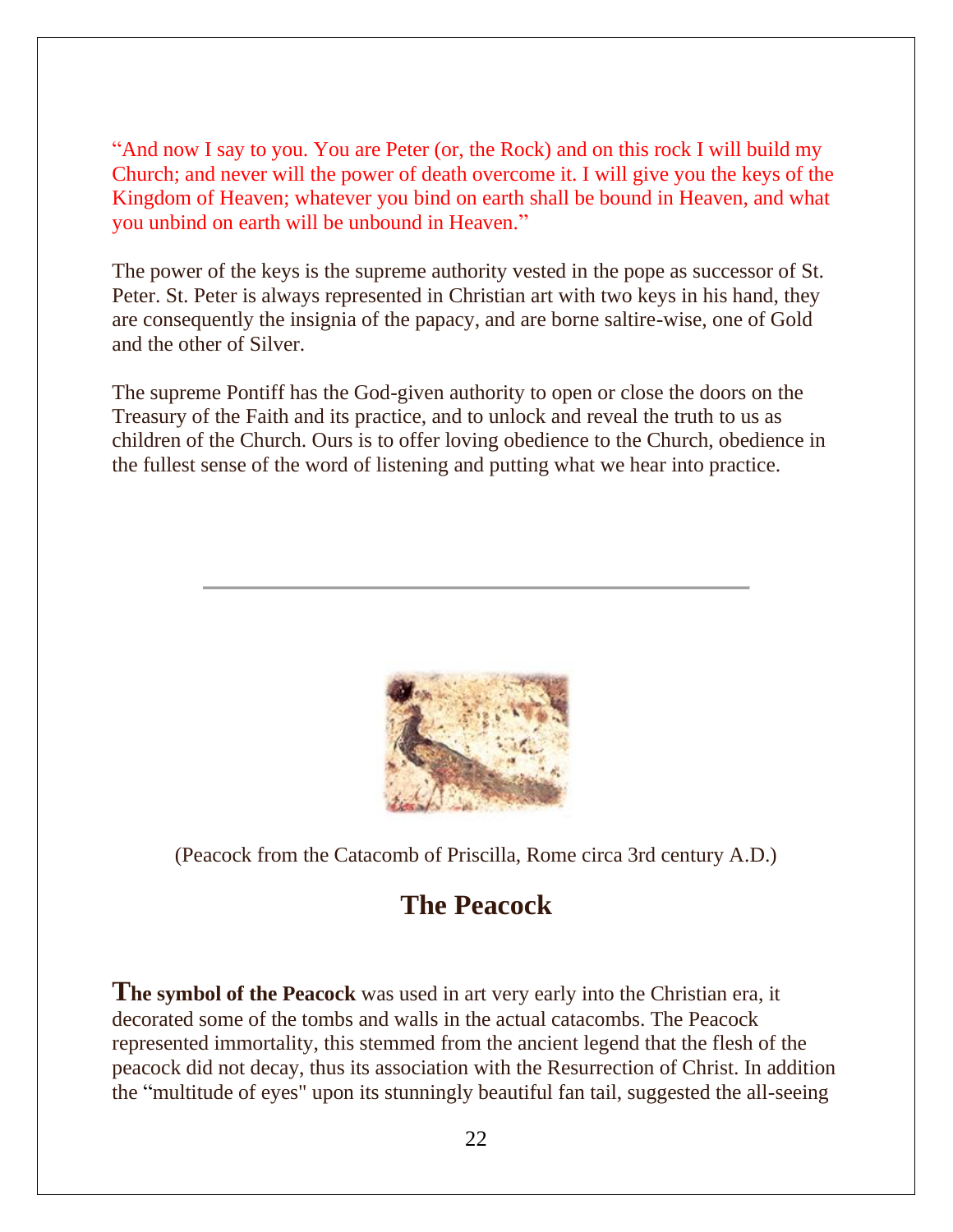eye of God and that of the Church.

This beautiful bird is indigenous to India. It was brought to King Solomon by his ships from Tarshish, in which case its origin was probably the Malabar Coast or Ceylon.

It is a great pity that this colorful and captivating bird is mostly associated in our minds as a symbolism of pride, "Proud as a Peacock".

"By the Peacock!", was once a common oath which was thought to be sacred, precisely because of it being a *type* of the Resurrection.

In the book of Genesis we read of Sarah's Egyptian slave-girl, Hagar, being cast out into the wilderness. There in the desert Hagar experienced God, as *the One who Sees*! In other words, God was aware of the insecurity, pain and desolation of her life; He saw, and had Hagar, with her unborn child, and their future all in his heart and hand!

Hagar gave to The Lord who spoke to her, the name of *El Roi*, for she said, "I have seen the One who sees me." That is why this well is called the well of *Lahai-Roi*. (Genesis 16.13 )

We should take courage from this story, that whatever predicament, trouble, trial we find our life to be in, God sees it all, He KNOWS! And He is loving us through it, and calling us beyond it ... He is the God Who sees! He notices us, small and insignificant as we are.

Truly our God is a God of consolation.

Let us look upon the Peacock with new eyes and reflect on what its eyes say to us!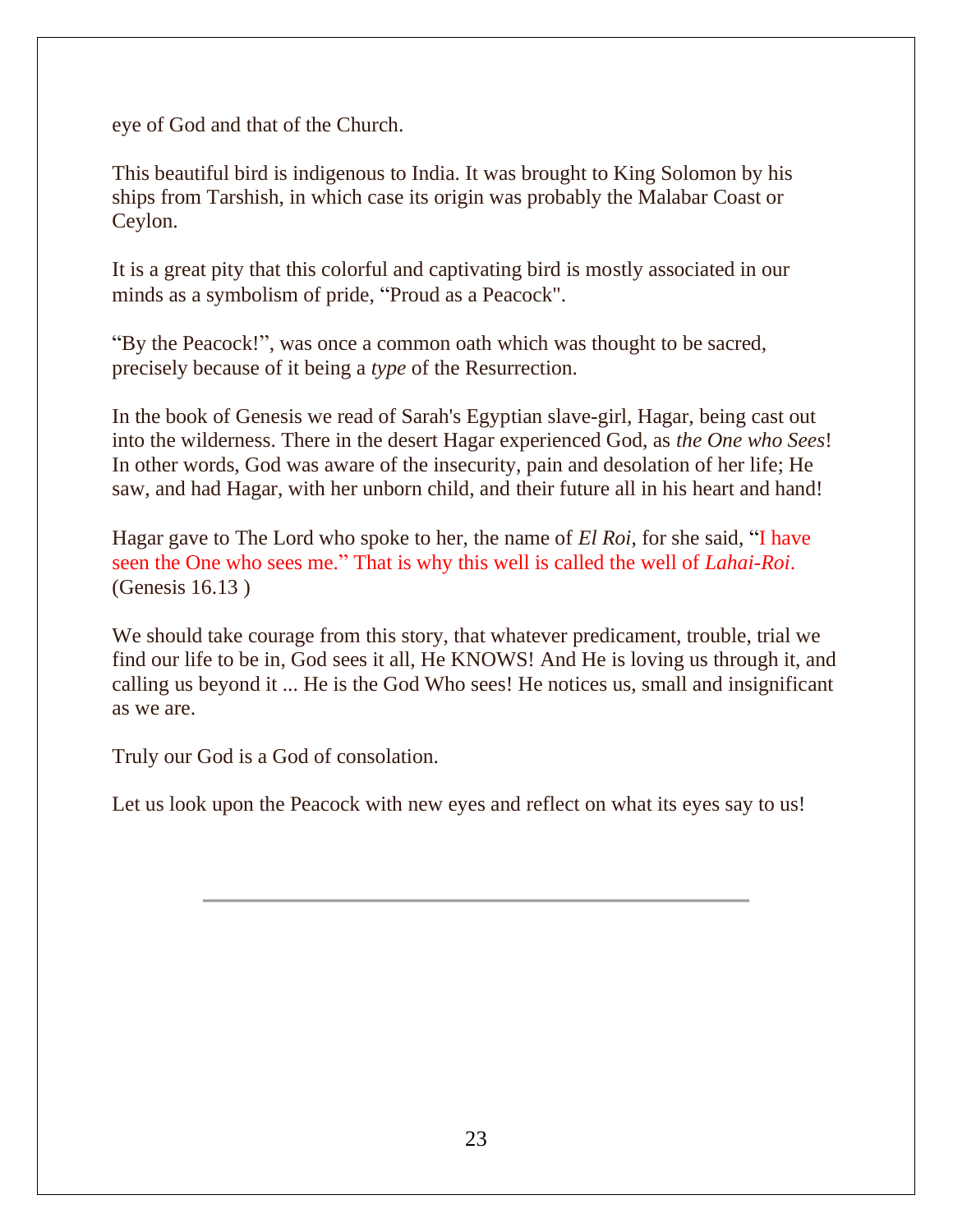

**The Eagle**

**The eagle** is a magnificent bird with a large wingspan. It nests in inaccessible rocky crags, in high places, which make it a symbol of heavenly beings.

Job asked of God, "Is it at Your command that eagles fly, and build their nest on high?" (Job 39.27)

When the time comes for young eagles to learn to fly, the mother takes one eaglet upon her wings and soars high above the land. She then shakes the young one off to make its first attempts at flight. If she sees her young in any trouble, she dives beneath it, catches it on her wings and soars aloft again to repeat the learning process.

The eagle is also often depicted as the bird that takes, carries a person from danger up to a safe place. "*I will bear you up, on eagles wings!*" one popular hymn tells us.

And from the book of Revelation we read of the woman who had given birth to a male child (Jesus) and was in danger of being consumed by the great dragon (the devil).

"Then the woman was given the two wings of the great eagle so that she might fly into the desert where she would be looked after ..." (Rev. 12.14).

The eagle was used as an emblem long before the Christian era. It was the ensign of the ancient kings of Babylon and Persia. The Romans adopted it in conjunction with other devices, but Marius made it the ensign of the legion.

The Romans also were accustomed to let an eagle fly from the funeral pyre of a great emperor.

An Eagle in the heraldic language stands for fortitude.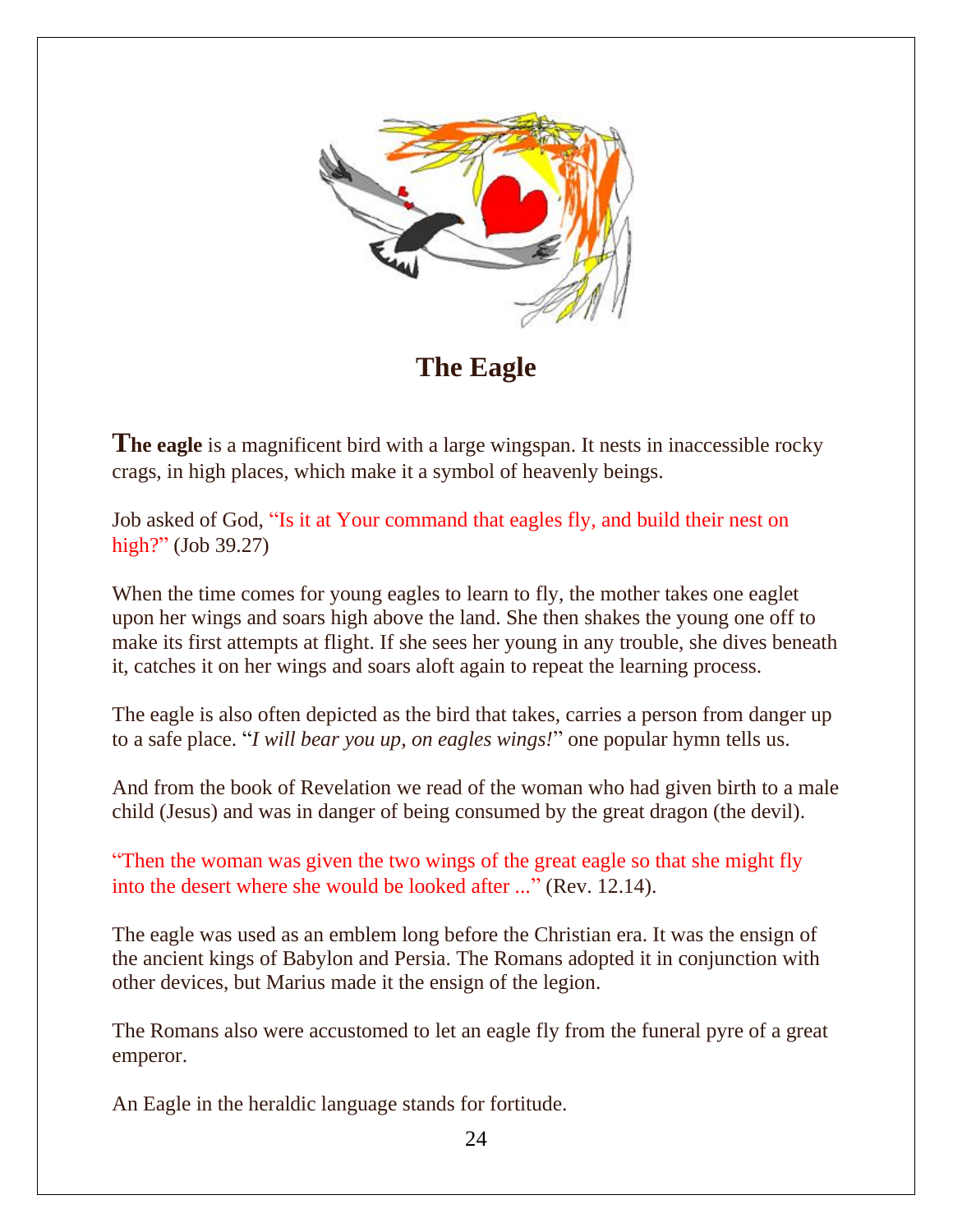An interesting symbolic expression of the eagle is that seen on some lecterns or pulpits in churches. The eagle is the natural enemy of the serpent. The two Testaments are the two outspread wings of the eagle. On which can often be seen a large open Bible.

Its historical usage has led many to utilize the image to signify power, authority and strength, among them Austria, Former Prussia, and Russia, to name a few.

Many poets and artists have written about the eagle, and it continues to fire the imagination of man.

Who can forget that wonderful scene from "The Return of the King", (The last film in the Ring Trilogy), where the hobbits Frodo Baggins and Samwise Gamgee, their mission accomplished, sitting upon a lonely craggy mound, surrounded by the disintegrating mountain, and rivers of molten larva ... when all seems lost... The exhilarating sight of the appearance of the great eagles coming down to rescue them and carrying them away from the fire and darkness!

The eagle in Christian art is emblematic of St. John the Evangelist, because like the eagle he looked upon, "the sun of glory." The Word of God has the power to raise us up on eagles wings and bring us to Heaven.



# **The Lily**

**The Lily** in Christian art is a well known symbol of chastity, innocence and purity.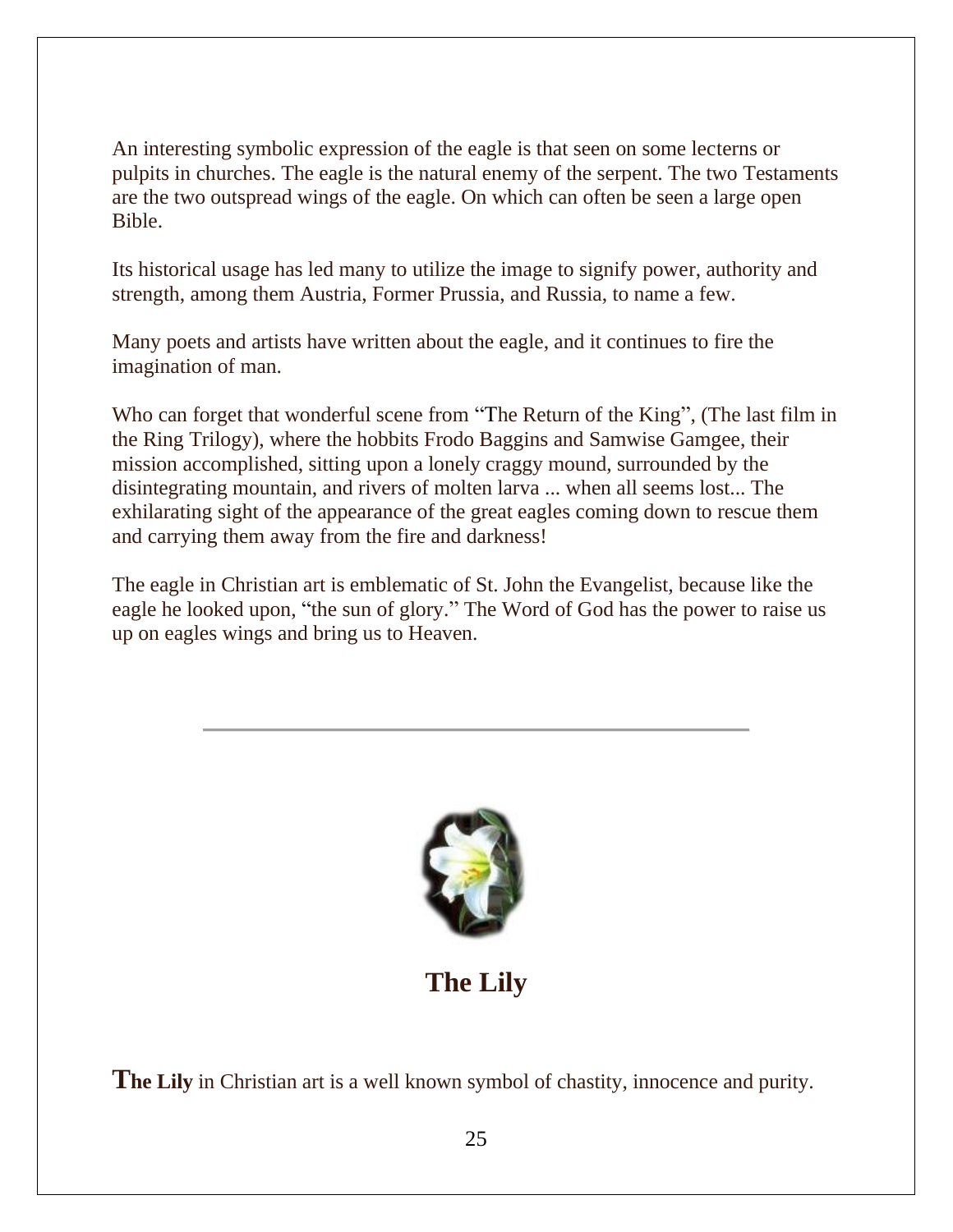In pictures of the Annunciation, or Salutation, the Archangel Gabriel is sometimes depicted holding a Lily branch, or Mary herself is clasping a Lily, or there is a Lily in the vicinity.

> "Hail Mary fairest flower O Lily glistening white and stainless! I greet you at this time with Gabriel's words sublime, Ave O maid so highly favored!"

There is an old tradition that the Lily sprang from the repentant tears of Eve as she went forth from paradise. Here Mary can be seen as the New Eve, the Mother of life, who bore the fruit that redeemed us all from sin and every fall.

The Lily in the language of flowers means, "Majesty". The Lily as we know it today is a trumpet like flower, stately and noble. Its large petals open and surrender to the light. It exudes a beautiful perfume, and bears a high pollen yield. The white Lily when it is full open resembles a star. It is a flower of great beauty and it is easy to see why artists have so often placed it within pictures of the Holy Virgin.

However in Biblical times Lilies, *shushan* was a collective term for all the various flowers of the field, lilies, crocuses, irises, tulips, narcissus, all of which came forth from a womb like tuber.

#### "Blessed is the fruit of thy womb!"

A solitary symbol can be a great focus for reflection and prayer, perhaps you would like to obtain a Lily and place it at your shrine, prayer space, or take to the classroom. A lily is not very easy to draw but a symbolic Lily could easily be made out of white paper. It could be a catechetical focus and also to give added meaning; put, or ask the children to place their prayer petitions in its centre and then present the flower to Mary ... pray and use these symbols creatively. They blossom, all of them, in eternity.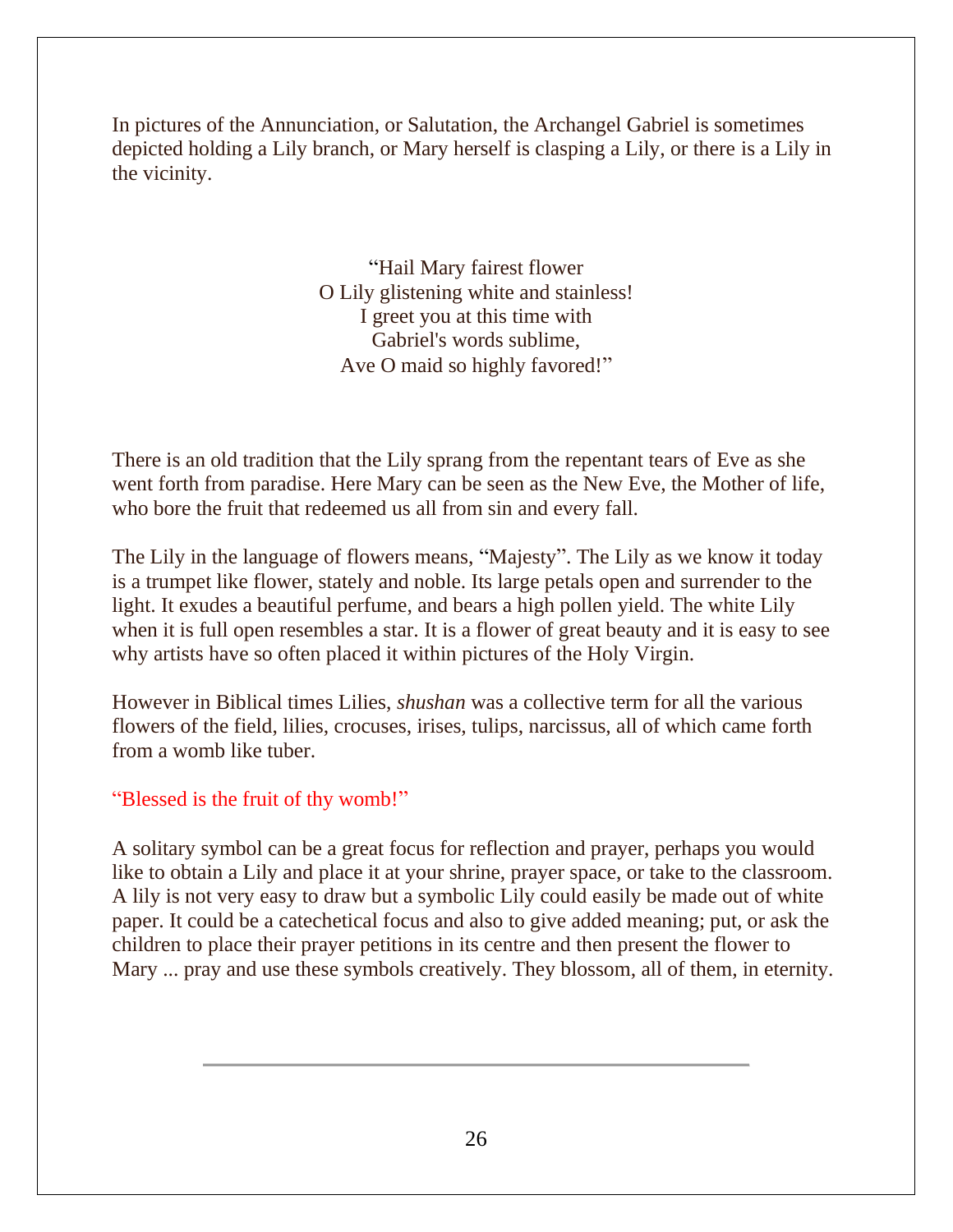

# **Jesus and Mary**

**S**ignifying the union between Jesus and Mary: Jesus Christ in the *Incarnation* took *His flesh* from Mary even while He remained eternally God with the Father. Hence, we state in the Nicene Creed that Jesus is *True God* and *True Man*.



# **The Sacred Host imprinted with the Christogram**

**The Body of Jesus Christ** — *really and truly* (not symbolically) — after Consecration by the priest during the Canon of the Mass and received by the faithful during Holy Communion. "Then Jesus said to them: Amen, amen, I say unto you: Except you eat the flesh of the Son of man, and drink His blood, you shall not have life in you." (St. John 6.53)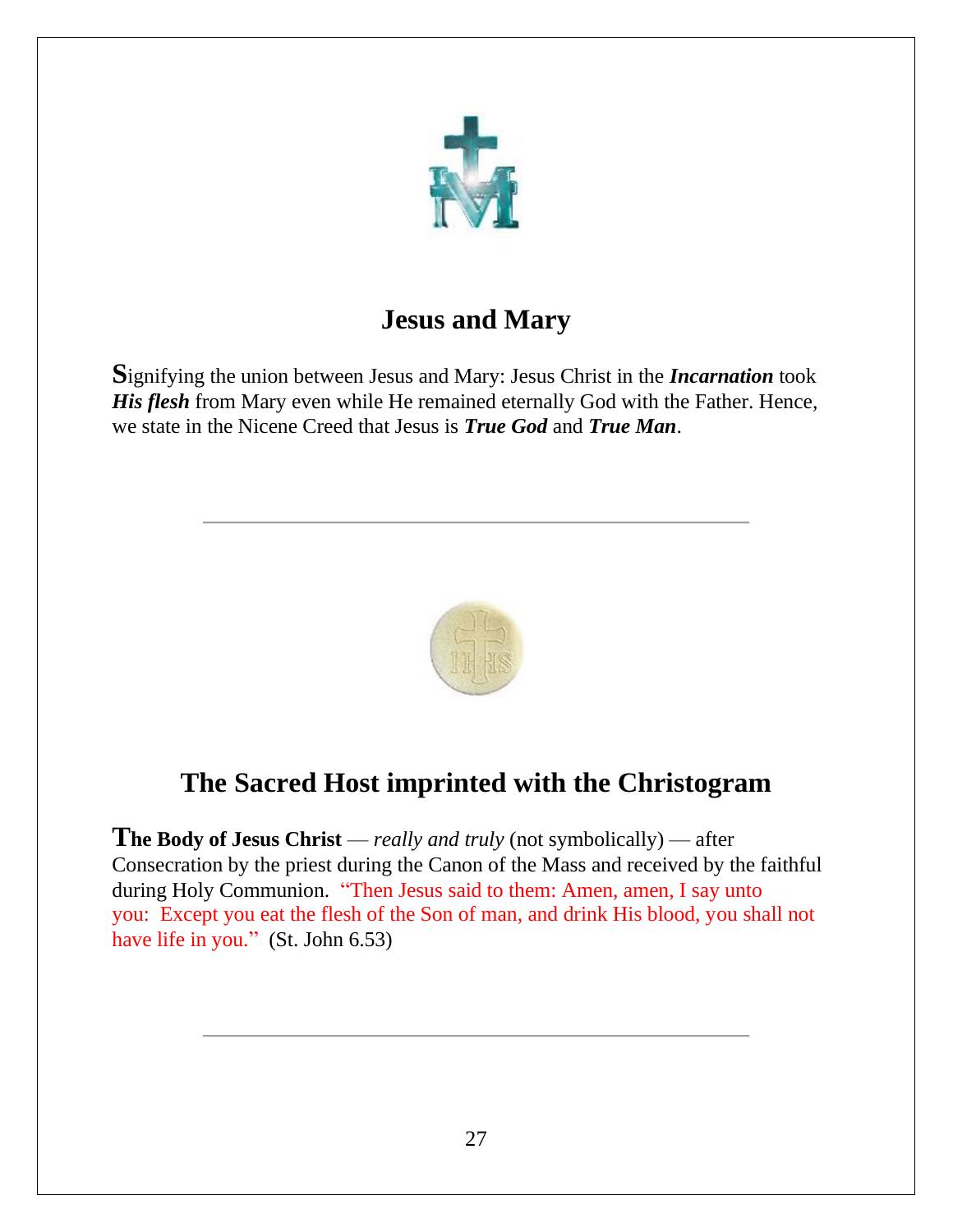

# **The Sacrificial Lamb of God — Jesus Christ**

"The next day, John saw Jesus coming to him, and he said: Behold the Lamb of God, behold him who taketh away the sin of the world." (St. John 1.29)

Editor Boston Catholic Journal January 10, 2020